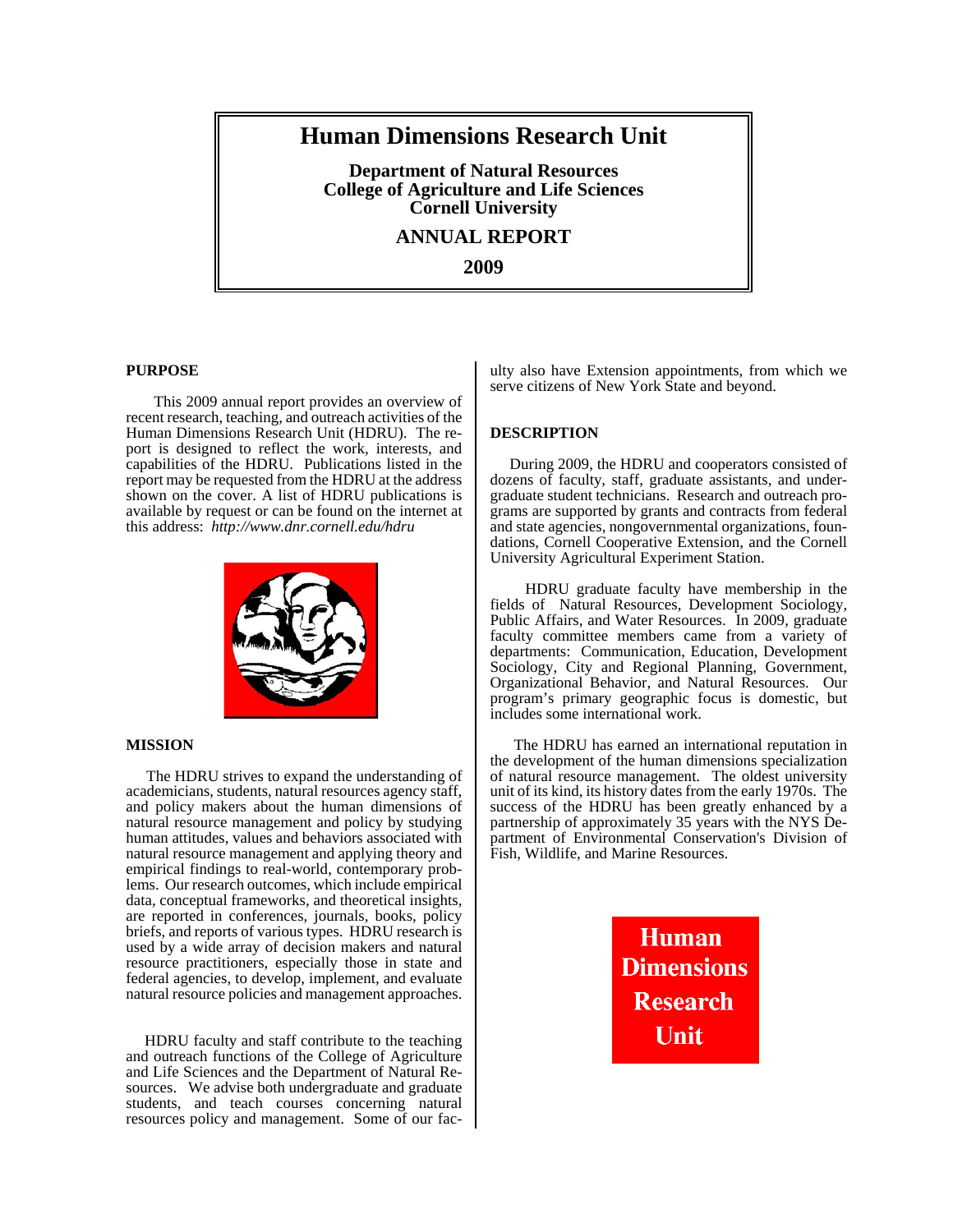# FACULTY AND STAFF

### **UNIT FACULTY:**

**Shorna Broussard Allred**, Associate Professor and Unit Associate Director

*Specializations:* Human dimensions of natural resource management; natural resource policy; environmental attitudes and behavior; with emphasis on forest and water resources.

**Paul D. Curtis,** Associate Professor and Extension Wildlife Specialist, Department of Natural Resources

*Specializations:* Resolving conflicts between people and wildlife; citizen participation in decision making; outreach and policy education.

### **Daniel J. Decker**, Professor and Unit Director

*Specializations:* Integration of human dimensions insights into wildlife management decision making, policy, planning, and practice; stakeholder involvement in wildlife management; community-based natural resources management; risk perception and communication related to wildlife management.

**Barbara A. Knuth**, Professor and Unit Associate Director; Senior Associate Dean, College of Agriculture and Life Sciences

*Specializations:* Integrating human dimensions into natural resources decision making; community-based natural resource management; risk management and communication related to fishery and wildlife management; program evaluation.

**T. Bruce Lauber,** Senior Research Associate

*Specializations:* Collaborative and community-based natural resource management; wildlife damage management; communication and education in fishery and wildlife management.

**Katherine A. McComas,** Associate Professor, Department of Communication

 *Specializations:* Risk, science, and environmental communication; community involvement and public participation; trust and credibility related to science communication.

**Richard C. Stedman**, Associate Professor and Unit Associate Director

*Specializations:* Sense of place; community resilience; impacts of social and environmental change on wildlife recreation and community; risk and policy; environmental attitudes and behaviors; communitybased resource management; land owner attitudes and behaviors; coupled human/ecological systems.

## **UNIT STAFF:**

**Nancy A. Connelly**, Research Specialist

*Specializations:* Incorporating human dimensions perspectives and communication related to fisheries management; survey research methods.

**Jody W. Enck,** Research Associate

*Specializations:* Sociocultural and motivational aspects of wildlife recreation; stakeholders' attitudes about management of overabundant wildlife species, potential social feasibility for restoring rare/ extirpated species.

**Marjorie A. Peech,** Administrative Assistant

*Specializations:* Unit office management; website maintenance; word processing; administrative assistance.

## **William F. Siemer,** Research Associate

*Specializations:* Motivational aspects of recreational participation; wildlife-related attitudes and values; educational program evaluation.

**Karlene K. Smith,** Research Aide

*Specializations:* Survey implementation; interviewing; database management; content analysis.

## **GRADUATE STUDENTS:**

**Andrea Armstrong,** Graduate Assistant

- *Specializations:* Conservation practice adoption and policy; urbanization; water quality.
- **Ingrid Biedron,** Graduate Assistant
- *Specializations:* Human dimensions of marine ecosystem-based management.

## **Christopher Clarke,** Graduate Assistant

 *Specializations:* Health and environmental communication; risk perception; wildlife disease.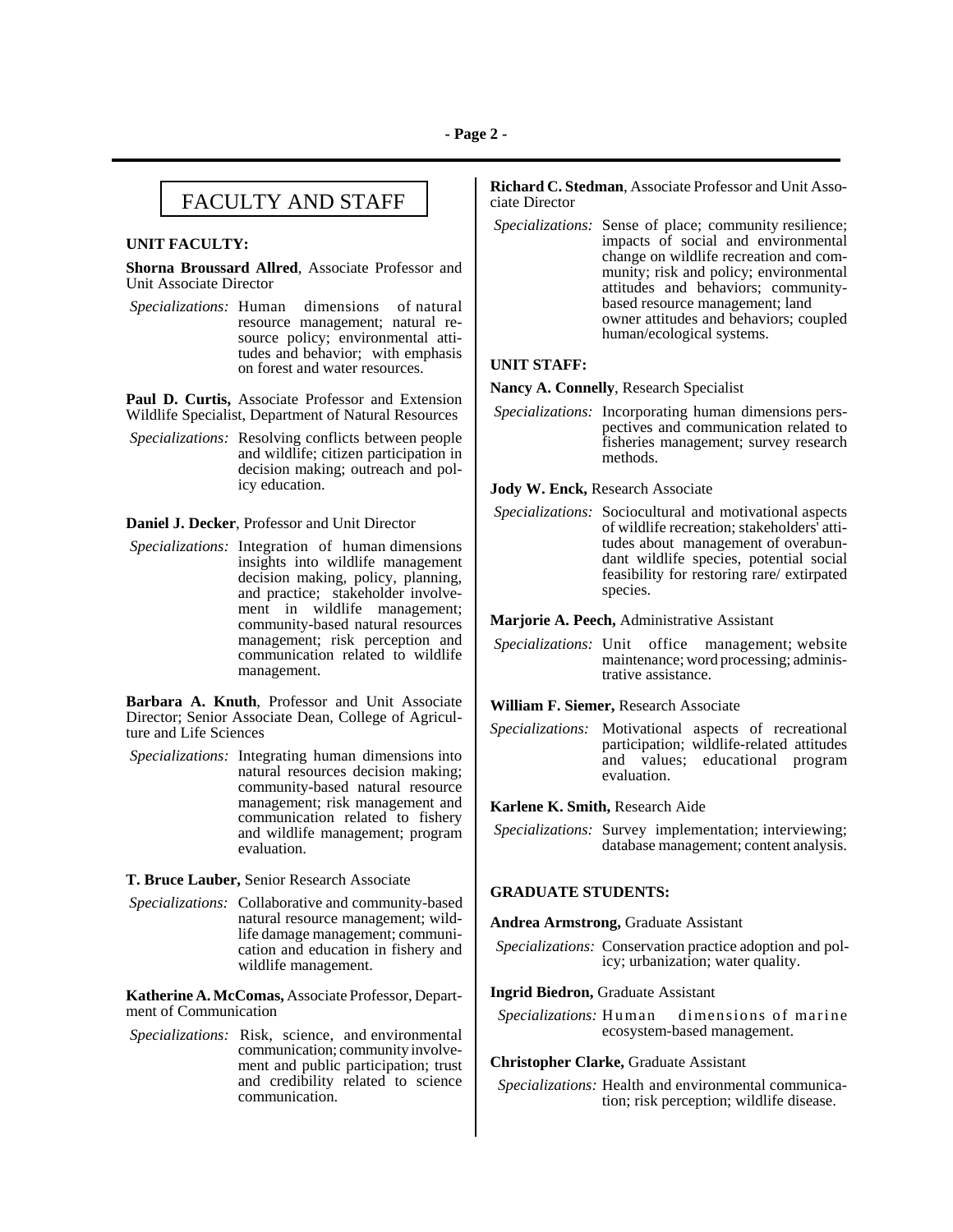### **Ashley Dayer,** Graduate Assistant

 *Specializations:* Human dimensions of bird conservation and forestry, persuasion, wildlife values.

**Stephen Decker**, Graduate Assistant

 *Specializations:* Human dimensions of large herbivore restoration and management, integrated approaches to wildlife management in Newfoundland and Labrador, Canada.

#### **Darrick Evensen,** Graduate Assistant

 *Specializations:* Perceptions of environmental risks, particularly wildlife diseases.

#### **Heather Wieczorek Hudenko**, Graduate Assistant

 *Specializations:* Wildlife management and policy; human-wildlife interactions; wildlife conservation.

### **Micah Ingalls,** Graduate Assistant

 *Specializations:* Community-based natural resource management and social-ecological resilience.

### **Jeffrey Jacquet,** Graduate Assistant

 *Specializations:* Energy development and economic and social impact analysis.

#### **Christine Moskell,** Graduate Assistant

 *Specializations:* Community engagement in urban forestry.

## **Rachel Neugarten,** Graduate Assistant

 *Specializations:* Environmental and socioeconomic evaluation of forest management.

#### **Laura Rickard**, Graduate Assistant

*Specializations:* Science, risk, and health communication; public understanding of science and risk; examining formal and informal processes of risk management and communication in national parks.

### **Andrew Roe,** Graduate Assistant

 *Specializations:* Parcelization and forest resource management.

#### **Timothy Shaffer,** Graduate Assistant

*Specializations:* Community engagement on natural resource and community development issues; public deliberation program development.

## **Carrie Simon,** Graduate Assistant

 *Specializations:* Human dimensions of Great Lakes ecosystem-based management; communications; social network analysis.

### **Heather Triezenberg,** Graduate Assistant

 *Specializations:* Community-based natural resources management in New York State.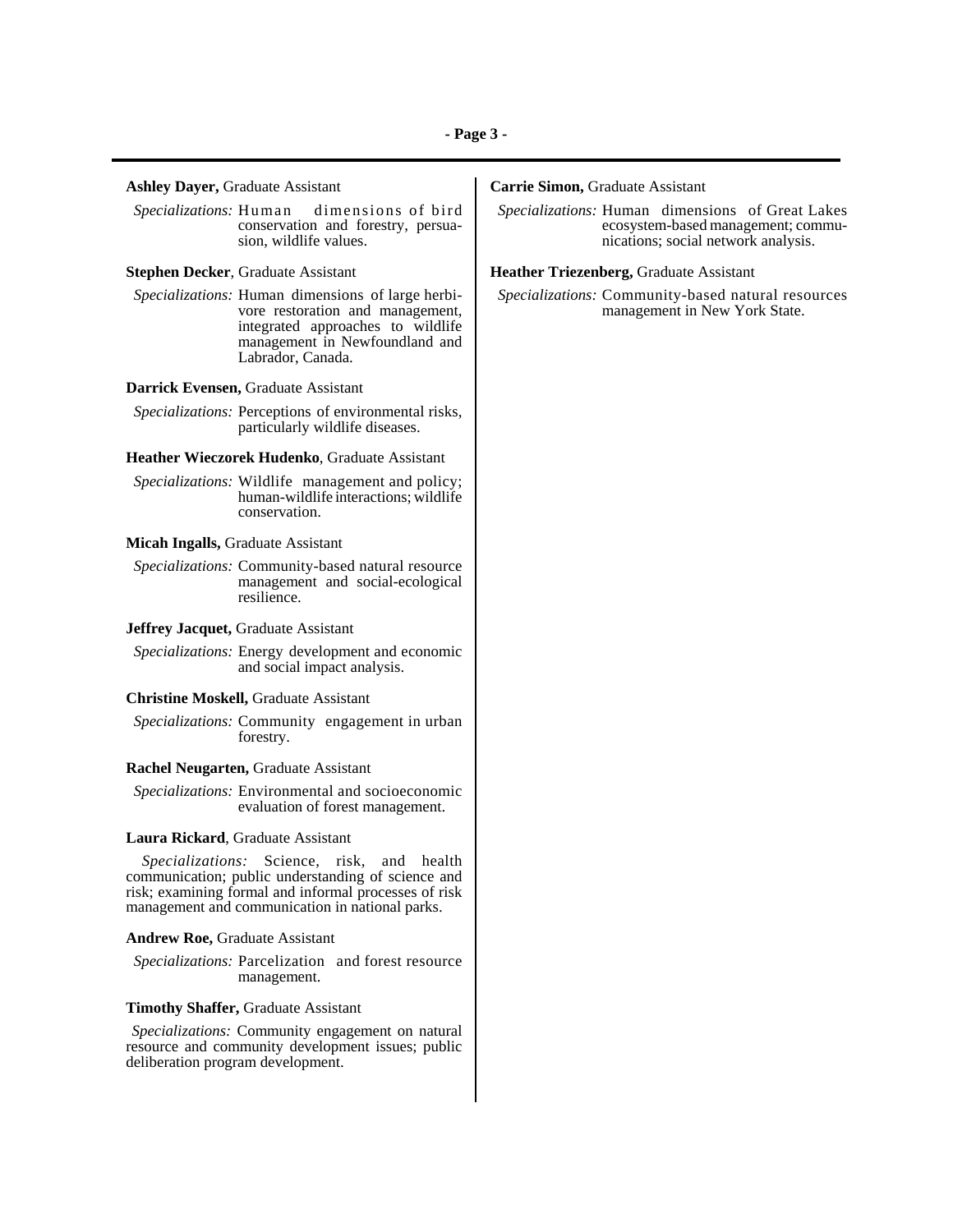# **CONTENTS**

| <b>Topic</b>                                                            | Page |
|-------------------------------------------------------------------------|------|
|                                                                         |      |
|                                                                         |      |
| Human Dimensions of White-tailed Deer and Black Bear Management-New     |      |
|                                                                         |      |
| Understanding Attitudes and Values of Wildlife Stakeholders.  10        |      |
|                                                                         |      |
| Understanding Participation, Attitudes, and Values Associated with      |      |
|                                                                         |      |
|                                                                         |      |
|                                                                         |      |
|                                                                         |      |
|                                                                         |      |
|                                                                         |      |
|                                                                         |      |
| Summary of Consultations, Outreach, Honors, Awards, and Other Scholarly |      |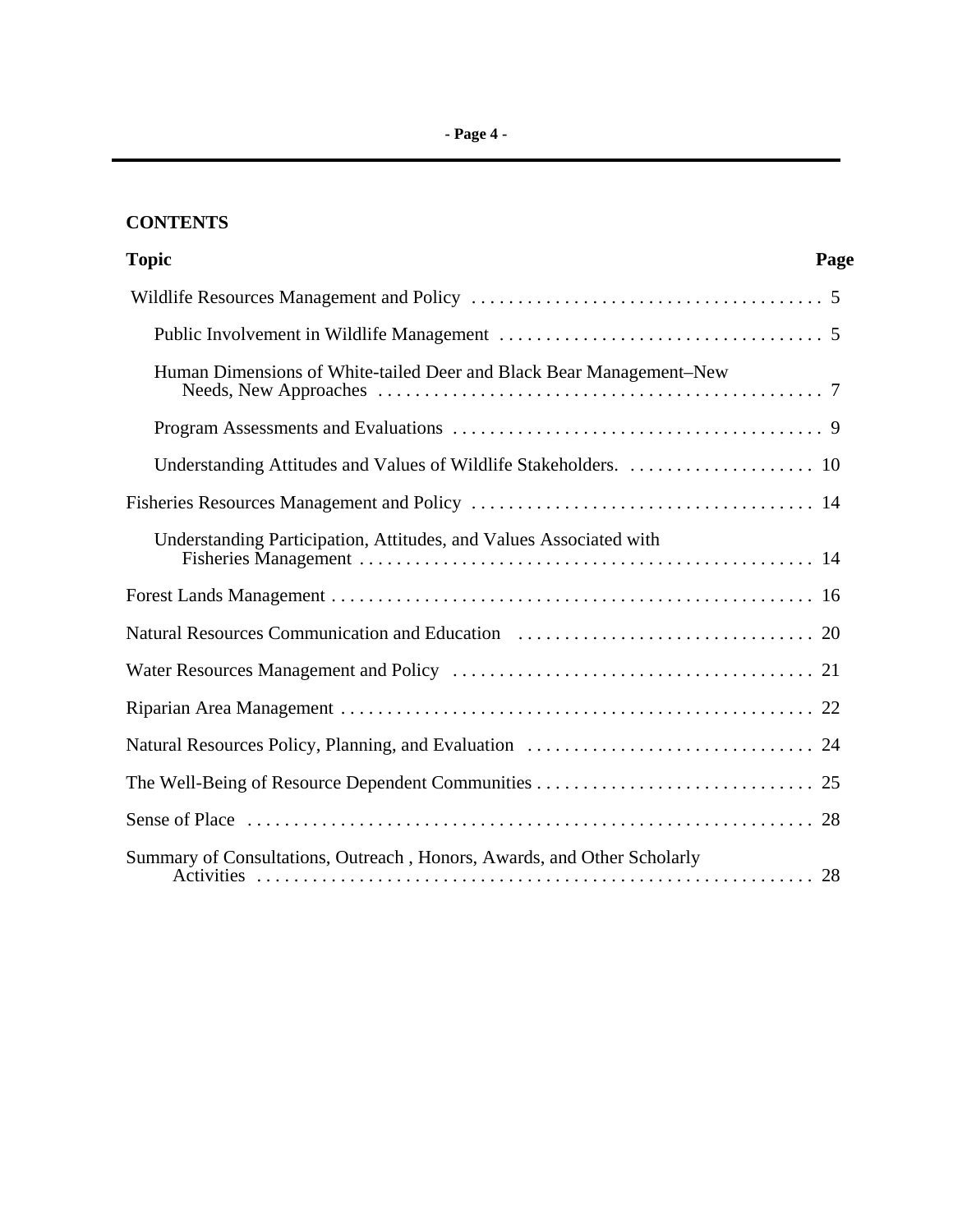# **SUMMARY OF 2009 RESEARCH ACTIVITIES**

## **Wildlife Resources Management and Policy**

## **Public Involvement in Wildlife Management**

Communities across the country have increasingly called for wildlife management solutions tailored to their particular situations, especially with respect to human-wildlife conflicts. In addition to seeking involvement in defining problems, goals, objectives, and methods, some communities have expressed willingness to share responsibility for implementing management. For community-based management to be effective, community capacity often needs to be increased. Recent studies have made substantial progress in defining the relevant elements of community capacity and exploring social learning that occurs as communities work with state agencies on local wildlife problems. Other research is examining stakeholder interests and how various groups attempt to use the political process to achieve these wildlife management goals.

#### **Sustaining and Improving Hunting and Trapping in New York: Public Attitudes, Conflict Resolution, and Political Activism**

*Funded by:* N.Y.S. Dept. Environ. Conservation and Cornell Univ. Agric. Exper. Sta.

*Collaborators:* Y. Connie Yuan (Dept. of Communication): Janis L. Dickinson (Dept. of Natural Resources); John F. Forester (Dept. of City and Regional Planning); Gordon Batcheller and Bryan Swift (DEC Bureau of Wildlife)

*Investigators:* Barbara Knuth, T. Bruce Lauber, and Heather Triezenberg (hav5@cornell.edu)

Social conflicts involving waterfowl hunting or furbearer trapping create potentially contentious environments for wildlife management agencies and stakeholders. Some residents along developed waterways increasingly object to hunters discharging firearms in proximity to homes. Similarly, some residents object to furbearer trapping in their communities after a dog is caught in a trap and the media publicizes the event. Social conflicts among wildlife stakeholders can evolve from limited, in-field interactions to collective actions with broader political intentions as stakeholders seek to change local town laws, wildlife harvest regulations, or state conservation laws. Although the number of incidents each year may be small, the political activism resulting from the incidents has been pronounced. These social conflicts are important for wildlife

agencies and communities affected because the outcomes have the potential to restrict access or opportunities for wildlife management.

To better understand the factors contributing to political activism about wildlife harvest activities, our objectives are to: (1) compare network characteristics of wildlife stakeholders engaged in collective actions in the two contexts (waterfowl hunting and furbearer trapping); (2) expand collective action theory by including stakeholders' framing of the conflict; (3) determine key organizations from which wildlife stakeholders seek information; and (4) determine policy alternatives for waterfowl hunting and furbearer trapping that may minimize social conflicts. We conducted in-depth, semi-structured interviews with key stakeholders in four case study communities, and implemented a mail-back questionnaire and a nonrespondent telephone survey in "potentially-affected" areas of New York where these social conflicts may emerge in the future. Results suggest there are few activists on each side of the issue and opposition to hunting or trapping is not great. Instead, stakeholders are interested in when, where, and how trappers and hunters interact with residents when engaging in waterfowl hunting or furbearer trapping.

## *Presentations:*

- Van Den Berg Triezenberg, H.A., B.A. Knuth, and Y.C. Yuan. 2009. Conflicts and political activism over waterfowl hunting or wildlife trapping in New York: Insights for engagement with stakeholder social networks. The Wildlife Society Conference, Monterey, CA, September.
- Van Den Berg Triezenberg, H.A., G. Batcheller, and B.A. Knuth. 2009. Sustaining and improving hunting and trapping in New York: Public attitudes, conflict resolution, and political activism. Poster at the New York State Trapper's Association Convention, Herkimer, NY, September.
- Van Den Berg, H.A,. and B.A. Knuth. 2009. Social networks of wildlife stakeholders: Insights from waterfowl hunting and furbearer trapping conflicts in New York. Northeast Fish & Wildlife Association Conference, Lancaster, PA, April. (Best Student Paper Award)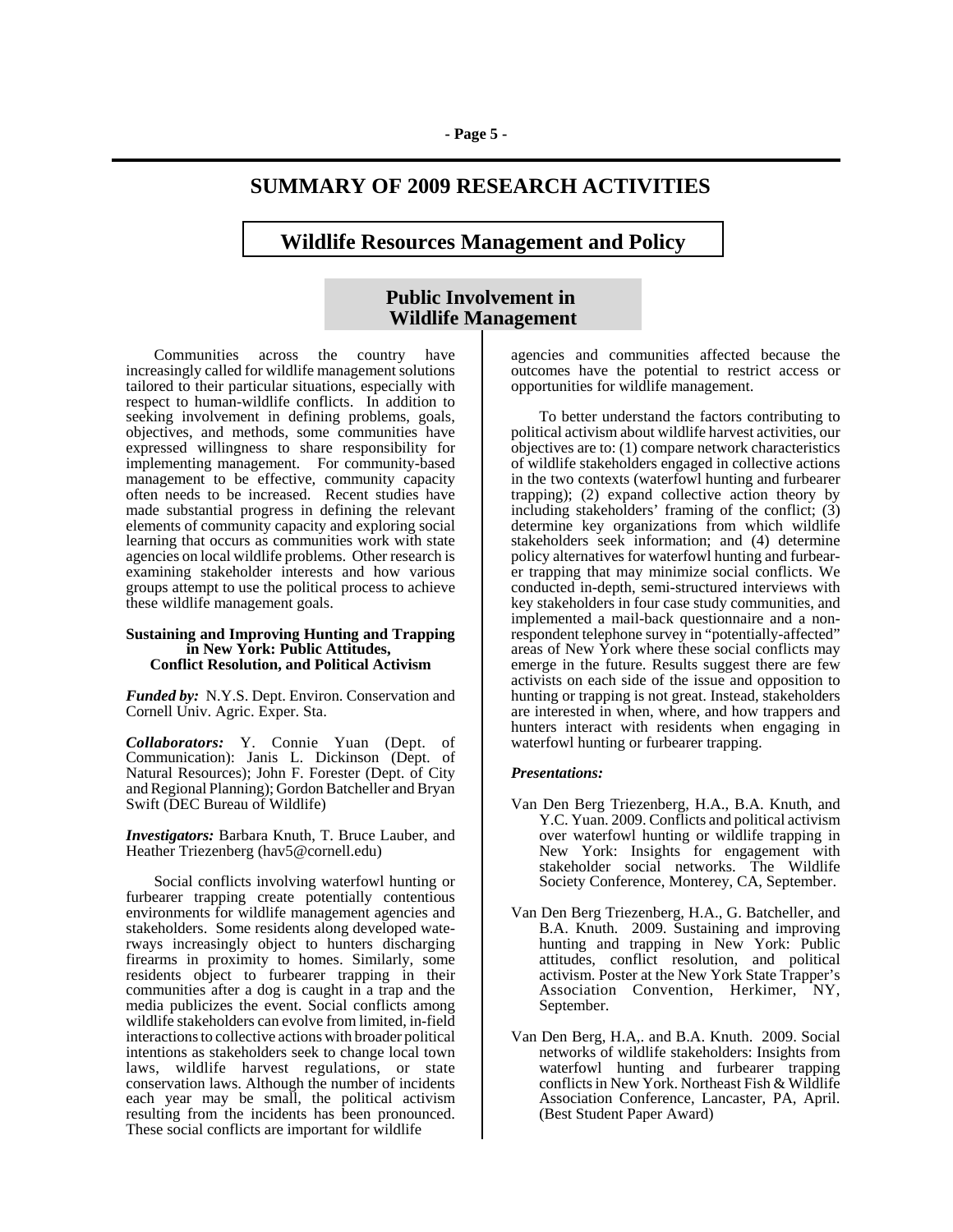- Van Den Berg, H.A., and B.A. Knuth. 2009. Sustaining and improving hunting and trapping in New York: Public attitudes, conflict resolution, and political activism. New York State Trapper's Association Board of Directors Meeting, Herkimer, NY, March.
- Van Den Berg, H.A. 2009. Social networks of wildlife activists seeking to influence wildlife management. Cornell University Natural Resources Graduate Student Association Symposium, Ithaca, NY, January.

## **The Social Framework for Community-based Deer Management**

*Funded by:* N.Y.S. Dept. Environ. Conserv.

*Collaborators:* Dave Riehlman and Kevin Clarke (DEC Bureau of Wildlife)

*Investigator:* Bruce Lauber (tbl3@cornell.edu)

We are exploring how community characteristics and activities contribute to successful communitybased wildlife management. In particular, this study is focused on: (1) assessing the capability of communities to work in co-management situations with state wildlife agencies; (2) identifying difficulties that communities encounter in this process and the causes of these difficulties; (3) suggesting methods that would enable decision making over a shorter time frame and with the expenditure of fewer resources.

We are preparing a final report on the work we have conducted to date. We followed the evolution of community-based deer management in three New York State communities. We collected baseline data in 2006 about community characteristics and activities related to deer management in each of these communities when deer management was in its early stages (i.e., no management actions selected or implemented). We have monitored deer management efforts in each community since that time, and the report based on this work will assess how community characteristics and activities influenced the ways in which these efforts evolved.

In a closely related effort, we explored how media coverage can contribute to the development of capacity for community-based deer management. We analyzed newspaper coverage in regional New York State newspapers over six years and assessed the potential contributions this coverage could make to learning. The coverage is more relevant to identification of deer management objectives and of methods that could help to achieve those objectives. Despite the fact that relationships and dialogue between stakeholders (through public meetings, task forces, surveys, and other forums) have been shown to have an important influence on the success of communitybased deer management, these topics receive relatively little coverage.

#### **Wildlife Funding/Policy Linkages: Using State Wildlife Action Plan Priorities to Shape Policies and Direct Expenditures at Multiple Levels of Government**

*Funded by:* Wildlife Habitat Policy Research Program of the National Council for Science and the Environment

*Collaborators:* Peter Stein (Lyme Timber Company); Dana Dolsen (Utah Division of Wildlife Resources); Dennis Figg (Missouri Department of Conservation); Lisa Holst (NYSDEC Bureau of Fisheries); Darren Long (Wildlife Conservation Society); John Organ (U.S. Fish and Wildlife Service); Doug Parsons (Florida Fish and Wildlife Conservation Commission); Marie Stringer (The Nature Conservancy); Katie Theoharides (Defenders of Wildlife)

*Investigators:* Richard Stedman, Daniel Decker, Barbara Knuth, and Bruce Lauber (tbl3@cornell.edu)

All 50 states completed federally mandated State Wildlife Action Plans (SWAPs) in an effort to protect wildlife species before they become endangered. Because these plans consider the needs of all wildlife, they are massive and beyond the capacity of state wildlife agencies to implement on their own. Through this project, we explored how collaborative partnerships contributed to the implementation of SWAPs.

Data collection took place in three phases. (1) We conducted telephone interviews of 60 people throughout the United States who were knowledgeable about SWAP implementation to catalog and characterize the collaborative SWAP implementation efforts that are currently underway. (2) We conducted case studies of six diverse examples of collaborative efforts to implement SWAPs. (3) We identified and interviewed "catalysts" (individuals who play key roles in initiating or sustaining collaborative action) to determine what makes catalysts effective. A workshop with conservation practitioners was held after data were collected to refine our interpretation of results.

Based on this work, we developed a model depicting the elements that are necessary for collaborative conservation efforts to be successful and the relationships between those elements. We also assessed how the structures of collaborative partnerships varied depending on the amount of progress that had been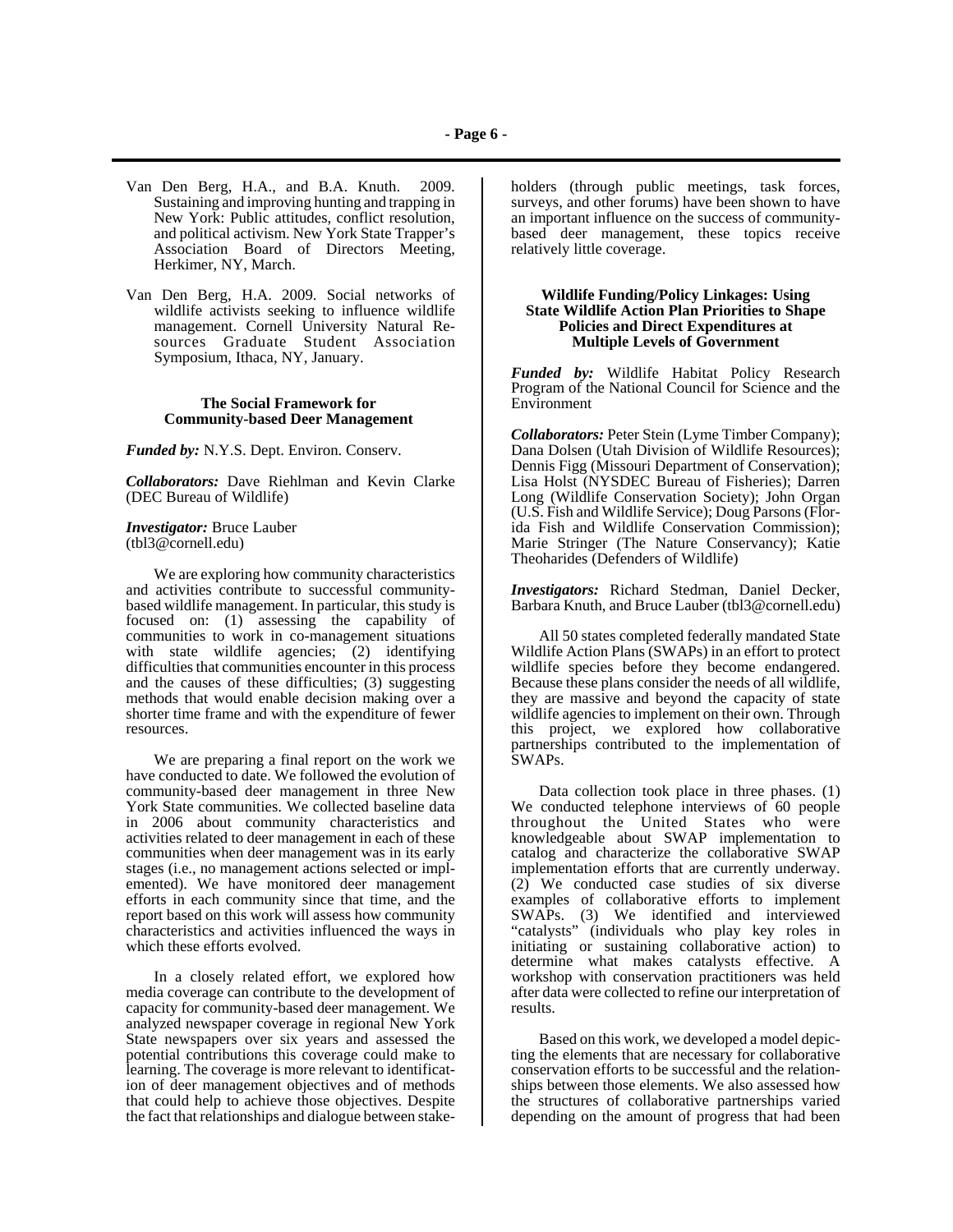made in a conservation effort. Two project reports were completed, one aimed primarily at practitioners, and results will continue to be disseminated through peer-reviewed publications.

#### *Publications*:

- Lauber, T.B., R.C. Stedman, D.J. Decker, and B.A. Knuth. 2009. Wildlife funding/policy linkages: Using state wildlife action plan priorities to shape policies and direct expenditures at multiple levels of government. HDRU Publ. 09-4. Dept. Nat. Resour., Cornell Univ., Ithaca, NY. 129pp.
- Lauber, T.B., R.C. Stedman, D.J. Decker, and B.A. Knuth. 2009. Using state wildlife action plans to achieve your conservation goals through collaboration.. HDRU Publ. 09-5. Dept. Nat. Resour., Cornell Univ., Ithaca, NY. 22pp.

#### *Presentation*:

Lauber, T.B. 2009. Wildlife funding/policy linkages: Using state wildlife action plan priorities to shape policies and direct expenditures at multiple levels of government. Wildlife Habitat Policy Research Program Committee meeting, Seattle, WA. April.

#### *Other Publication on Wildlife Resources Management and Policy:*

Enck, J.W., and W. Gordon. 2009. Wilson Hill Wildlife Management Area hunter survey: Opinions about possible management options. HDRU Publ. 09-8. Dept. Nat. Resour., Cornell Univ., Ithaca, NY.  $27 \text{ p.}$ 

## **Human Dimensions of White-tailed Deer and Black Bear Management – New Needs, New Approaches**

Human interactions with white-tailed deer *(Odocoileus virginianus)* and black bears *(Ursus* as wildlife ranges and populations expanded, and human populations spread across the landscape. While many human-wildlife interactions are positive, some are negative. The HDRU continues to focus much work on management issues related to positive and negative impacts of white-tailed deer and black bears.

We have examined many facets of white-tailed deer management. Impacts of deer on farmers, other rural landowners, suburban homeowners, and other stakeholders have been subjects of our efforts to understand the multifaceted importance of deer management. Our research has revealed factors affecting social acceptability of various deer management approaches, especially in suburban areas. Preferences and satisfactions of deer hunters, challenges they face in gaining access to private lands, and land access policies of rural landowners also have been topics of study for purposes of understanding factors affecting implementation of effective deer management programs. We also have designed, tested and evaluated processes for public input to deer and black bear management.

Burgeoning white-tailed deer populations in New York and many other states have created many challenges for deer managers and society in general as people have been trying to learn how to coexist with deer. Similarly, black bear populations and their ranges have expanded in New York and some neighboring states. The need for effective population management and site-specific problem alleviation has led managers and researchers into new territory. The HDRU has had opportunities to collaborate with several public and private cooperators to engage in a more thorough analysis of deer population management at the landscape level, and we have also worked with NYSDEC as they have developed a statewide black bear management plan. This research has been used by other states to inform their approaches to bear management.

Historically, we have worked primarily on the human dimensions of deer and bear management. In recent years we have also worked with biologists and population modeling specialists to integrate the biological and human dimensions of deer and bear management in a way that allows us to examine more meaningfully scales and impacts of deer population management. In addition, we have worked with NYSDEC on a passive adaptive impact approach to management.

#### **Assessing and Mitigating Deer Impacts at a Landscape Scale with an Integrated Research and Extension Program**

*Funded by:* Cornell Univ. Agric. Exper. Sta. and Cornell Cooperative Extension

*Investigators:* Paul Curtis, Gary Goff, Tom Brown, Dan Decker, Peter Smallidge, and Nancy Connelly (nac4@cornell.edu)

In the final year of this project we shifted focus from the first two years, and examined the impact of deer compared with other potential impacts on forest regeneration in New York State. Research involved a mail survey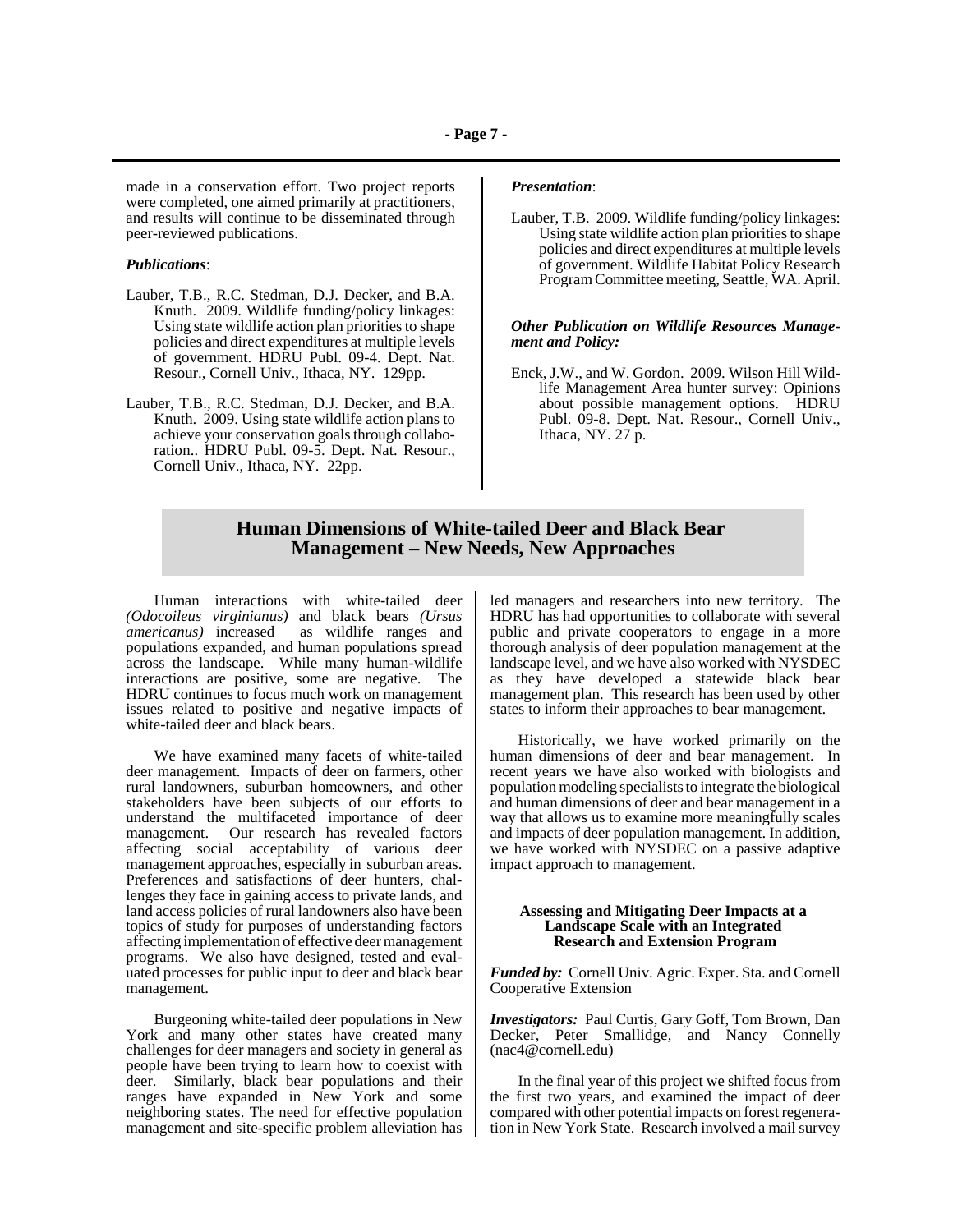of foresters actively working in the State to gather their input on the relative importance of various impacts, including deer on forest regeneration. Results of the survey are currently being analyzed and should be available in an HDRU report in early 2010.

#### **Adaptive Impact Management for White-tailed Deer–Integration of HD and Ecology**

*Funded by:* N.Y.S. Dept. Environ. Conserv.

*Collaborators:* Jeremy Hurst, Kevin Clark, Dave Riehlman (New York State Dept. of Environmental Conservation)

## *Investigators:* Daniel Decker and Jody Enck (jwe4@cornell.edu)

Like wildlife agencies in many other states, DEC has been exploring antler restrictions (aka, "quality deer management") as a regulatory tool for protecting most yearling bucks from harvest, with the intention of improving hunters' satisfaction, and for shifting harvest pressure to antlerless deer in areas where additional harvest is needed. Over the last eight years, HDRU has assisted DEC by conducting qualitative (i.e., nominal groups and group modeling building) and quantitative research (i.e., mail and telephone surveys) to evaluate the human dimensions aspects of antler restrictions. In 2009, HDRU completed a long-term longitudinal evaluation of a voluntary antler restriction cooperative begun in 2001 near King Ferry in central New York. Also in 2009, HDRU began planning for a fourth survey of a panel of hunters in four management units in southeastern New York operating under mandatory antler restrictions since 2005-06. The basis for this research has been the concept of deer-related impacts of importance to hunters (both geographic areas) and landowners (central New York only). Initially, we identified positive and negative impacts from the perspectives of these stakeholders, and determined desirable/tolerable levels of those impacts as well as levels experienced by the stakeholders. Using a longitudinal approach of surveying the same individuals over time, we monitored levels of experienced impacts compared to desirable/tolerable levels and related those comparisons to the stakeholders' hunting/access behaviors and their attitudes toward antler restrictions. In general, stakeholders have been supportive of antler restrictions despite the intolerable or undesirable levels of impacts they have experienced to date. Specifically, landowners' and hunters' beliefs that antler restrictions will eventually result in desired outcomes seems to be a stronger motivation to continue participating than the lack of management success they have experienced is a cause to quit.

## *Publication:*

Enck, J.W., and T.L. Brown. 2009. Longitudinal evaluation of a quality deer management cooperative, King Ferry, NY: Final report. HDRU Publ. 09-9. Dept. Nat. Resour., Cornell Univ., Ithaca, NY. 23 pp.

#### **Misuse and Under-reporting Associated with Deer Management Permits**

*Funded by:* N.Y.S. Dept. Environ. Conserv.

*Collaborators:* Jeremy Hurst, Ed Kautz, Art Kirsch, Jim Farquhar, and Gordon Batcheller, New York State Dept. of Environmental Conservation

*Investigators:* Richard Stedman, Daniel Decker, and Jody Enck (jwe4@cornell.edu)

The two goals of this study are: (1) assess prevalence of and understand reasons why hunters apparently fill their antlerless deer management permits (DMPs) in management units for which they are not intended, and (2) understand reasons why hunters fail to report harvested deer as required. Understanding why these phenomena occur and estimating the prevalence of DMP misuse would give DEC baseline information for evaluating possible corrective actions. Obtaining such information is difficult, however, because hunters who intentionally disregard the regulations are unlikely to admit it, and hunters who are unaware they have violated regulations cannot self-report such behavior or respond to questions about their motivations. Thus, an initial task was to review literature on methods for investigating prevalence and understanding illegal activities, whether they be intentional or not. Based on HDRU-DEC discussions of the literature review, we plan to incorporate into 2010 statewide mail survey of deer hunters an item-count method for assessing possible DMP misuse by hunters who are aware they have misused a DMP during the most recent hunting season. Our sampling framework will allow us to focus special attention on management units where the opportunity to intentionally misuse a DMP seems highest based on the probabilities of hunters receiving permits in particular management units. Subsequent to the mail survey, a qualitative approach using focus groups and interviews likely will be used to gain additional insights about both non-reporting of harvest and DMP misuse.

### **Input for Black Bear Management**

*Funded by:* N.Y S. Dept. Environ. Conserv.

*Cooperators:* Matt Merchant (NYS Department of Environmental Conservation); Jennifer Fimbrel (Cornell Cooperative Extension)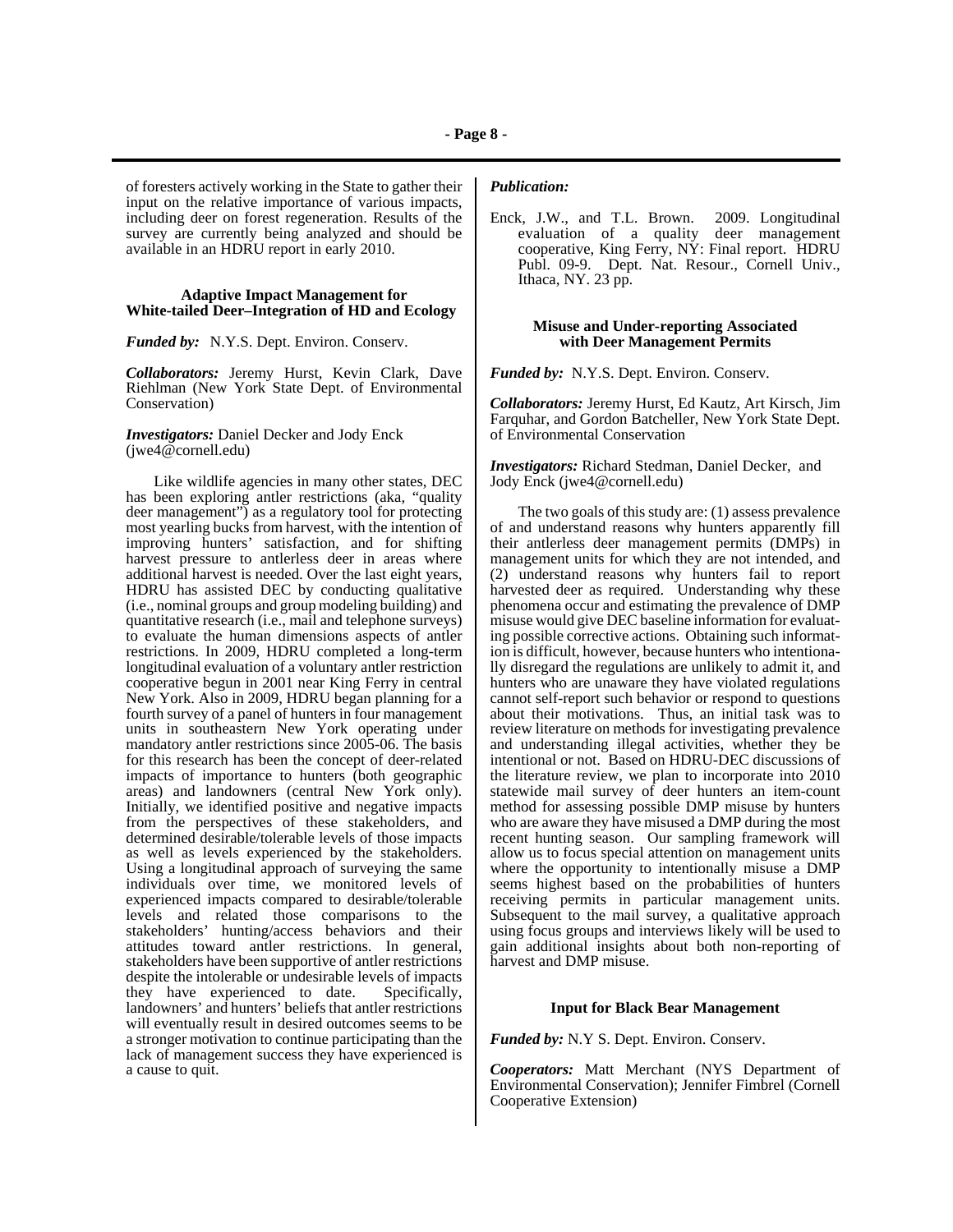*Investigators:* Daniel Decker and Bill Siemer (wfs1@cornell.edu)

 Between 2001 and 2008, HDRU staff worked with members of the New York State Department of Environmental Conservation (NYSDEC) to develop and implement an adaptive impact management (AIM) approach to black bear management. This year, HDRU staff completed a comprehensive case study of that first full implementation of impact management. The case study is being integrated into a forthcoming practitioner's guide on using AIM.

Previously, HDRU staff worked with NYSDEC staff to design and implement a new stakeholder engagement process for black bear management. Managers use the stakeholder input group (SIG) process to ensure that the goals (fundamental objectives) of the bear management program are focused on stakeholder-defined impacts. SIG processes are implemented on an as-needed basis determined by DEC managers.

In 2009, HDRU assisted managers with a sixth SIG process implementation, this time in NYSDEC Region 3. This two-meeting process (March 14 and 26) involved 13 participants representing diverse stakes in black bear management. NYSDEC staff led the process and opened with a presentation of black bear natural history, bear management, DEC's framework for bear

management, and how the program focuses on stakeholder-defined impacts. HDRU staff provided participants with a presentation to clarify the impacts concept. Participants were asked to talk with community members to learn about effects of bears on people in their region, then return to the process to list those effects and identify the most important of those to discuss at length. DEC, HDRU, and Cornell Cooperative Extension staff led participants through a small-group process to clarify stakeholder perceptions about the connections between the ends they desire from the bear management program and the means that might be used to achieve those ends.

#### *Publications:*

- Siemer, W.F. 2009 Toward a practice of impacts management: Insights from an exploratory case study. Ph. D. Dissertation, Cornell Univ., Ithaca, NY.
- Siemer, W.F., S. Hart, D.J. Decker, and J. Shanahan. 2009. Factors that influence risk perceptions and predisposition to report a human-black bear interaction. *Human Dimensions of Wildlife* 14(3):185-197.
- Otto, P., and W.F. Siemer. 2009. Learning from cognitive feedback mapping and simulation:  $\overline{A}$  group modeling intervention. Systèmes d'Information et Management 14(4):9-30.

## **Program Assessments and Evaluations**

Resource management agencies increasingly seek formal assessments before establishing new programs<br>or modifying existing programs. They also or modifying existing programs. periodically evaluate ongoing programs. HDRU research staff bring diverse disciplines to bear on program assessments and utilize a comprehensive evaluation strategy that examines program theoretical foundation, design, implementation, and impacts. We continually refine this approach as needed and identify elements that facilitate or impede program success or failure. Such evaluation allows resource managers and program directors to make better decisions about program modification and continuation.

#### **Recruiting and Retaining Hunters and Trappers**

*Funded by:*N.Y.S. Dept. Environ. Conserv.

*Collaborators:* John Major, Gordon Batcheller, Kelly Roper, Andy McDuff, Bill Gordon, Mike Matthews, Bob Sanford, Mike Schiavone, Melissa Neely, and Mike Wasilco (NYS Dept. of Environmental Conservation)

*Investigators:* Daniel Decker, Bill Siemer, Richard Stedman, and Jody Enck (jwe4@cornell.edu)

DEC and HDRU convened the first of a series of workshops to describe the hunter recruitment and retention (HRR) situation in New York. HRR has been a topic of research interest to DEC and HDRU for several decades. These partners were leaders nationally in research on the topic during the 1980s and 90s. This workshop represents the starting point for a new round of inquiry on HRR sponsored by DEC. Products from this and planned workshops in 2010 will provide the foundation for developing a research agenda on HRR.

#### *Presentations:*

- Enck, J.W., A. Raedeke, D. Fulton, and K. Hunt. 2009. Re-conceptualizing recruitment and retention: Using science to inform policy. Department of Natural Resources Graduate Student Association Symposium, Ithaca, NY. January.
- Raedeke, A., D. Humburg, J. Enck, D. Fulton, K. Hunt, M. Vrtiska, and D. Luukkonen. 2009. Waterfowl, wetlands, and people: Integrating human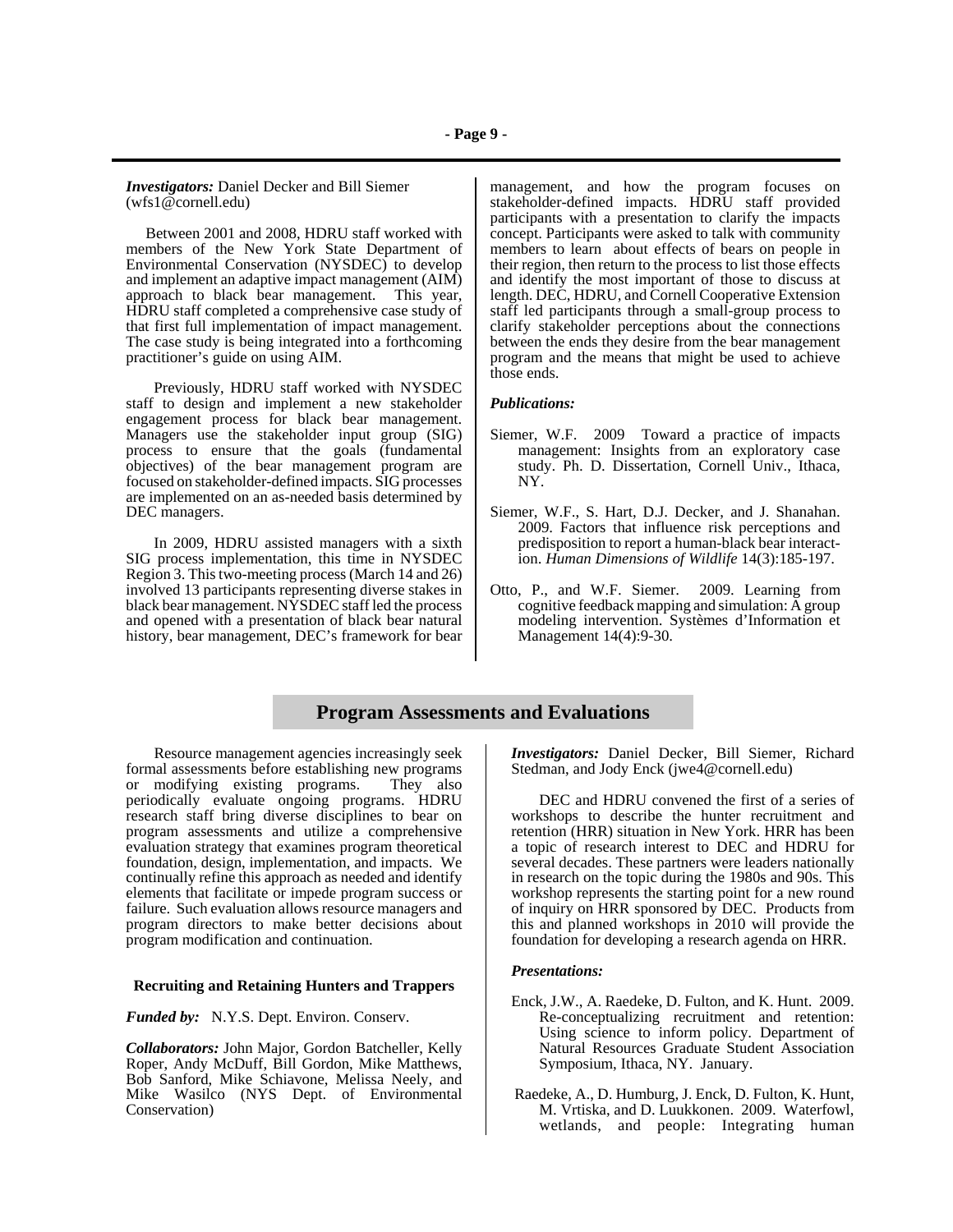dimensions into waterfowl management. North American Duck Symposium, Long Point, Ontario, Canada. August.

### **Managing Natural Resource Recreation for Resilient People, Communities, and Ecosystems**

*Funded by:* Cornell Univ. Agric. Exper. Sta. (HATCH multi-state)

*Collaborators:* Marianne Krasny and Keith Tidball, Dept. of Natur. Resources

*Investigators*: Dan Decker, Richard Stedman and Jody Enck (jwe4@cornell.edu)

This new project will examine the beneficial ecological, social, and human outcomes of naturebased recreational activities that integrate civic and environmental values. "Civic ecology recreation" refers to volunteer recreational practices (e.g., efforts to restore wetland, aquatic, and terrestrial habitats; hunters participating in the Deer Management Assistance Program to reduce negative deer impacts; community forestry) that foster environmental and community well-being. We anticipate using nominal group processes, surveys, and environmental measures to investigate the following elements among a diverse set of civic ecology recreation practices: (1) participation patterns, motivations for participation, and the connection between these factors and environmental and civic attitudes, (2) individual-level outcomes related to human well-being, sense of place, and environmental knowledge, (3) community-level outcomes related to social capital and adaptive learning, (4) natural resources indicators, such as wildlife habitat and water quality, and (5) variation in practices across community types.



## **An Evaluation of Distance Learning in Forestry Education**

*Collaborator:* Peter Smallidge

*Investigators:* Shorna Broussard Allred (srb237@cornell.edu) and Richard Stedman

Online forestry education has the potential to serve a large population of woodland owners and managers. Cornell University's Department of Natural Resources' Forestry Extension Program developed the ForestConnect website (http://www.dnr.cornell.edu/ext/forestconnect/) as a resource for private woodland owners and forestry professionals in search of sustainable forest practices, research, and other forestry information. Monthly forestry education webinars are provided through the ForestConnect program. An evaluation was designed to assess this online resource for woodland owners and forestry professionals. A web-survey was developed to determine: (1) the educational value and impact of the ForestConnect Webinar series, (2) the demographic composition of ForestConnect Webinar registrants (to determine if reaching new audiences), (3) the advantages and disadvantages of distance learning in natural resources education, and (4) the kinds of online resources and digital technology registrants use. The survey was administered to ForestConnect registrants  $(n=1,060)$  in the Spring of 2009 with a response rate of 45% (n=476). Those participating in webinars are likely to be working full time, living in a rural or suburban area, have a four-year college degree or higher, be a member of a conservation organization, and male (~28% female). Many participants in webinars indicated that they sought out additional information as a result of viewing the webinar. For one out of ten viewers, this was their first forestry education program.

#### *Presentation:*

Smallidge, P., and S. Broussard Allred. 2009. Practical strategies for educational applications of Adobe Connect. N.Y.S. Agricultural Experiment Station Seminar Series, Geneva, NY. November.

## Understanding Attitudes and Values of Wildlife Stakeholders

**Developing Knowledge to Manage Economic, Health, and Safety Risks of Wildlife for Individuals and Communities in New York**

*Funded by:* Cornell Univ. Agric. Exp. Sta., and N.Y.S. Dept. Environ. Conserv.

*Collaborator:* Cornell Community and Rural Development Institute (CaRDI)

*Investigators:* Daniel Decker and Bill Siemer, wfs1@cornell.edu

This activity focuses on developing knowledge and understanding to manage a variety of wildlife-related risks for individuals and communities in New York. This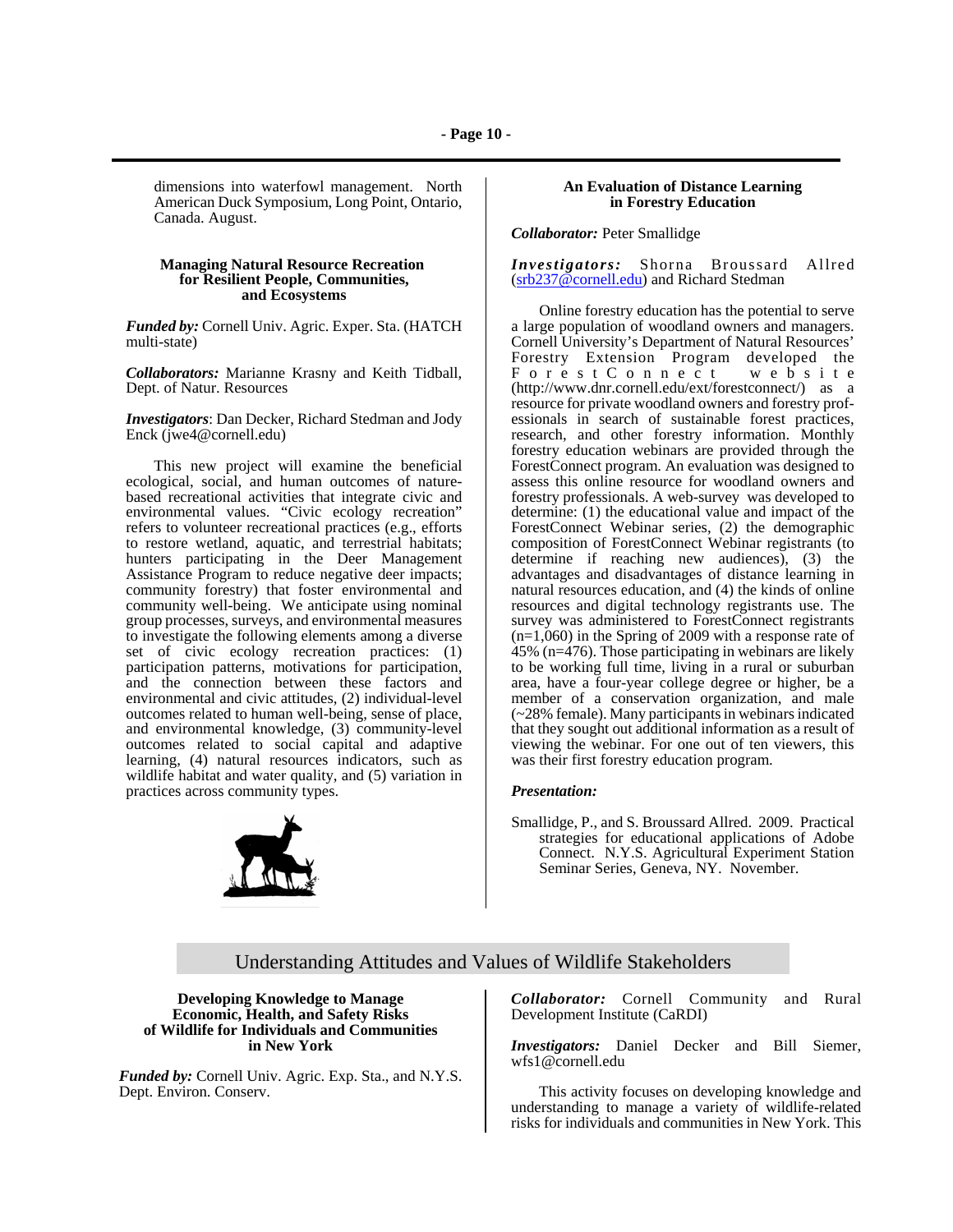year HDRU staff conducted a qualitative case study of human-black bear interactions that occurred over a three-week period in the previous summer (2008) near New Paltz, New York. Results of the case study were synthesized in a forthcoming project report and results will inform the quantitative phase of this activity.

HDRU staff collaborated with Cornell and NYSDEC colleagues to produce two outreach publications for the Community and Rural Development Institute (CaRDI), Department of Development Sociology, Cornell University. These research briefs offer a vehicle to communicate about wildlife management issues with local government officials and state policy makers. We also collaborated with university colleagues to produce the introductory article for a special issue of *Human Dimensions of Wildlife* focused on wildlife-related risk perceptions.

## *Publications:*

- Decker, D.J., H. Wieczorek Hudenko, B. Siemer, P. Curtis, J. Major, and L. Berchielli.. 2009. Living with wildlife on the rural-urban interface. Research & Policy Brief Series Issue 31/September. Human Dimensions Research Unit (HDRU) and Community and Rural Development Institute (CaRDI), Cornell Univ., Ithaca, NY.
- Evensen, D., D. Decker, and B. Siemer. 2009. Community awareness of wildlife disease. Research & Policy Brief Series Issue 34/October. Community and Rural Development Institute (CaRDI), Department of Development Sociology, Cornell Univ., Ithaca, NY.
- Gore, M.L., R.S. Wilson, L.A. Maguire, W.F. Siemer, H. Wieczorek Hudenko, C.E. Clarke, P.S. Hart, and B.A. Muter. 2009. Risk assessment and perceptions in wildlife management. *Human Dimensions of Wildlife* 14(5):301-313.

#### **Survey of Landowners between the Greater Yellowstone Ecosystem and the Selway-Bitterroot Wilderness**

*Funded by:* The Wildlife Conservation Society

*Collaborator:* Heidi Kretser, The Wildlife Conservation Society

*Investigators:* Daniel Decker and Nancy Connelly (nac4@cornell.edu)

In 2009, the HDRU partnered with the Wildlife Conservation Society to conduct a survey of landowners in three communities within the Greater Yellowstone Ecosystem (Western US). The purpose of the survey was to assess the communities' values surrounding wildlife, the relationships between these values and

rural livelihoods, and the subsequent definitions of "acceptable" levels of development and wildlife populations. These communities are biologically important to the High Divide, and also fall along a continuum of development and income and as such, work in these areas will provide a broad foundation for identifying the social context of rural development and ecosystem conservation. The mail survey was implemented in the fall of 2009, with results anticipated in early 2010.

## **Landowner Atittudes toward Early Successional Habitat in New York**

*Funded by:* .N.Y.S. Dept. Environ. Conserv.

*Collaborators:* Mike Wasilco, Mark Kandel, Tom Bell, Paul Novak, and Matt Swayze (NYSDEC)

*Investigators:* Shorna Broussard Allred, Richard Stedman, Daniel Decker, Jody Enck, Ashley Dayer (aad86@cornell.edu)

With changing land-use practices and suppression of natural disturbance, early successional forest habitat (ESH) and related species are in decline in New York State. This type of habitat supports Golden-winged Warbler, American Woodcock, and other important game and non-game species. Historically, this habitat was prevalent in the state, but now, its quality and maintenance for wildlife depends upon management. Given that 77% of New York's forest lands are privately owned, the existence of adequate ESH hinges on private forest landowners undertaking management activites.

This study, initiated in 2008, will address the management need for ESH of restoring and retaining ESH, particularly upland forest (shrubland and forestland), rather than wetlands or grasslands. The study will focus on private forest landowners (individual, family, club) of the Southern Tier of New York State.

The project objectives include: (1) determine the context for private forest landowner management decisions; (2) explore the state of knowledge and outreach amongst experts working with private forest landowners on ESH; (3) determine private forest landowner attitudes, awareness, motivating factors, actual decisions, and constraints toward types of management practices on their lands; and (4) develop a forestry engagement typology of private forest landowners to better understand target audience and inform outreach efforts.

In 2009 we completed a literature review related to the context of early successional habitat management and private landowner decision-making and a document review of wildlife conservation plans for early successional habitats and species. We conducted interviews with forest and wildlife professionals with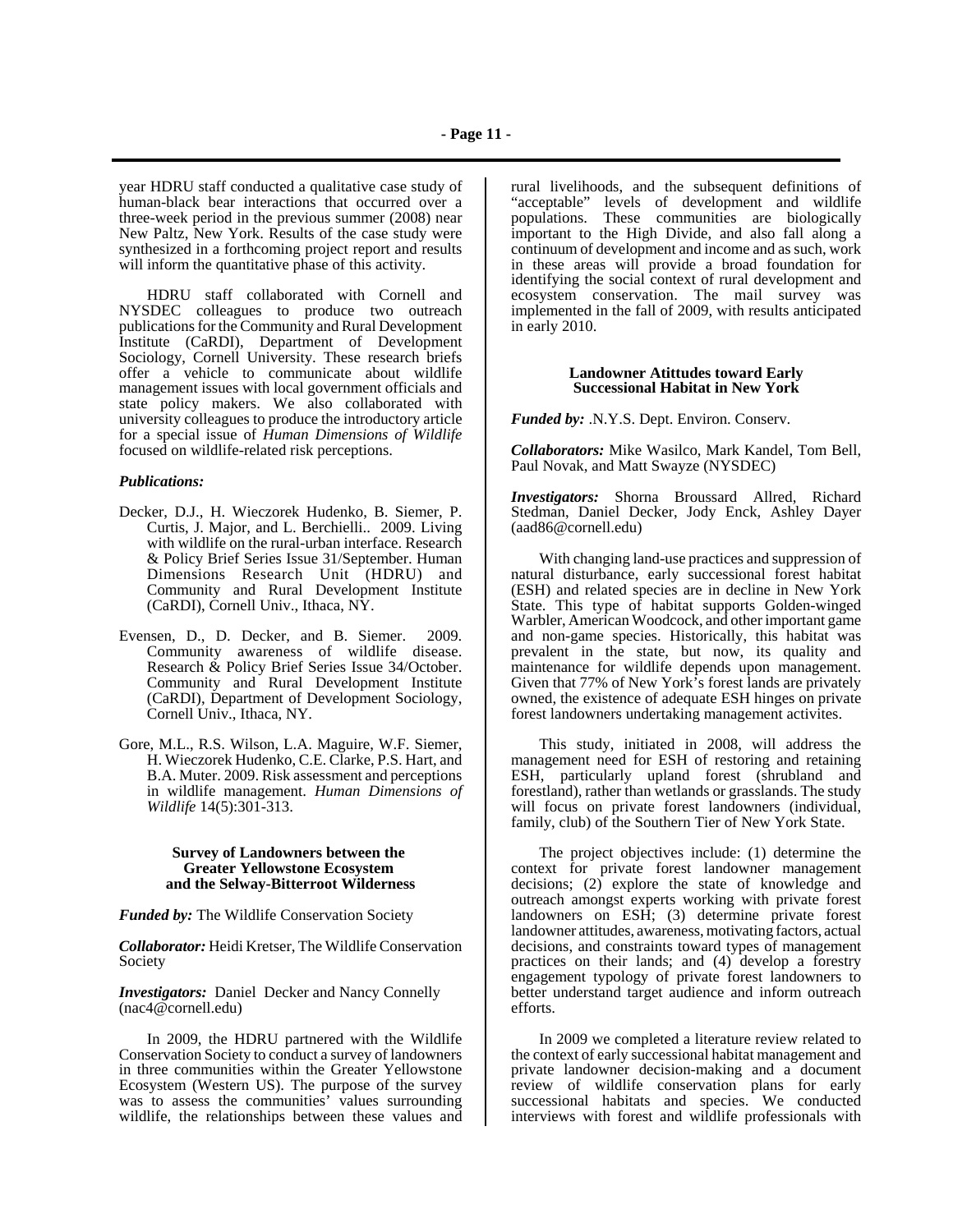experience in ESH research, management, and outreach. In 2010 we will conduct interviews with private landowners with experience in ESH management on their land and focus groups with private landowners. In fall 2010 we will conduct a survey of private landowners in the southern tier of New York State.

This project will highlight outreach strategies or incentive programs that will effectively encourage private landowners in New York State to manage for ESH. We expect that these findings will aid the NYSDEC as well as other partners interested in encouraging landowners to increase ESH, including NRCS, USFWS Partners, Cornell Cooperative Extension, and conservation NGOs. The results and conclusions will also further our understanding of the human dimensions of forestry and wildlife.

### **Understanding the Human Dimensions of Humanwildlife Habituation: Developing Knowledge for Interventions to Foster Positive Interactions Between People and Wildlife**

*Funded by:* National Park Service

*Collaborator:* Kirsten Leong, National Park Service

*Investigators:* Daniel Decker and Heather Wieczorek Hudenko (hah29@cornell.edu)

While many human-wildlife interactions benefit both wildlife and humans, interactions that lead to conflict are a pressing issue for wildlife managers. A key factor believed to lead to human-wildlife conflict is habituation. The presence of humans or human activity are the primary causes of habituation in wildlife, yet little is known about the way in which human beliefs, attitudes, and behaviors may influence this phenomenon. A collaboration between the Biological Resources Management Division (BRMD) of the National Park Service (NPS) and Cornell University was established to explore the human dimensions component of human-wildlife habituation in and around protected areas.

The HDRU team (D. Decker and H. Wieczorek Hudenko) and BRMD representative Dr. K. Leong organized a workshop at the George Wright Society Conference. The workshop integrated the perspectives of various NPS divisions and explored the management approaches used to address habituation. The workshop included: background presentations on the NPS context and habituation issues; a panel discussion with NPS staff; and audience participation. We also conducted a literature review to examine the human psychological factors relevant to human-wildlife habituation issues.

From May-November, the HDRU team and NPS steering committee worked with parks across the system

to gather a collection of habituation-related NPS management documents. Dr. T. Schusler (Antioch University) and her graduate student, L. Barish, joined the team and participated with the document collection. HDRU staff developed a coding scheme for a content analysis of the documents. The goal of the content analysis is to examine the scope and approach of habituation-related management activities currently employed in National Parks. In 2010 we plan to integrate the results from the content analysis and exploratory work conducted in 2008 and 2009 to create a system to classify parks based on their experience with humanwildlife habituation. This will contribute to the examination of habituation-related issues across the NPS system.

### *Workshop:*

Wieczorek Hudenko, H., K.M. Leong, and D.J. Decker (Co-organizers). 2009. Integrating biological and human dimensions to manage human-wildlife habituation: The opportunity for interdisciplinary collaboration. Conducted at the George Wright Society Conference, Portland, OR. March.

#### *Presentation:*

Wieczorek Hudenko, H. 2009. A review of humanwildlife habituation in research and practice. Presentation at the George Wright Society Conference, Portland, OR. March.

#### **Human Dimensions of Wildlife Disease: Understanding Perceptions of Risk and Identifying Implications for Developing Effective Communication Messages**

*Funded by:* National Park Service and Cornell Univ. Agric. Exper. Sta.

*Collaborators:* Margaret Wild, Kevin Castle, and Kirsten Leong (National Park Service*)*

*Investigators:* Daniel Decker, Richard Stedman, Katherine McComas, Bill Siemer, and Darrick T.N. Evensen (dte6@cornell.edu)

The purpose of this research is to increase understanding of how and why National Park Service (NPS) employees and community members living near national park units perceive risks with respect to wildlifeassociated diseases (including vector-borne diseases). In contrast to the majority of research on risk perceptions about wildlife-associated diseases, which has examined the level of people's risk perceptions, this research investigated the factors that contribute to the types and magnitudes of risks individuals perceive. We conceived this research with the goal of helping wildlife managers and communications specialists, particularly in the NPS,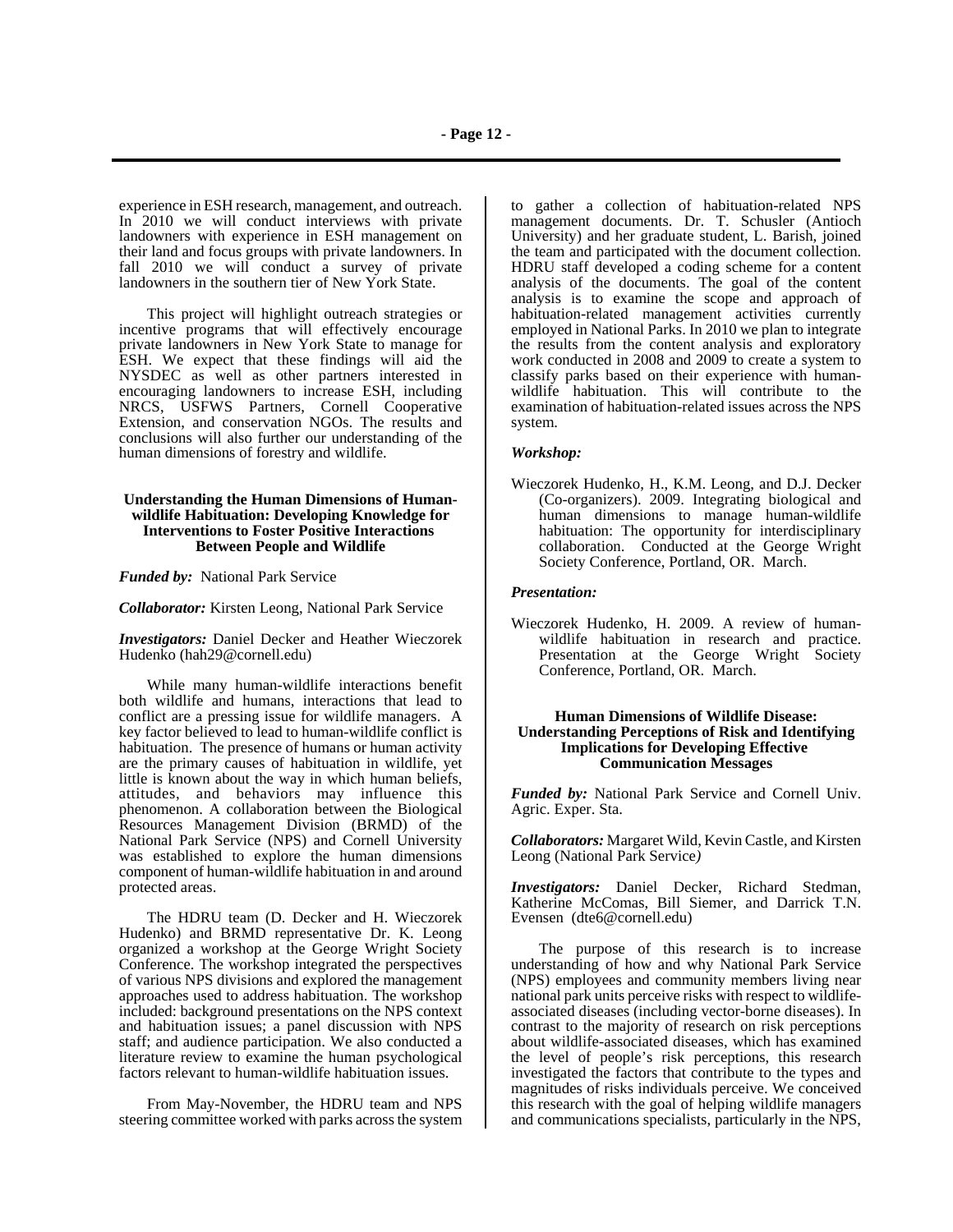understand better how to respond to risk perceptions that individuals have regarding wildlife-associated diseases. Understanding how and why people perceive risks related to a disease would allow the NPS to identify clear objectives for risk communications and to target certain content matter to diverse groups that may harbor different concerns.

In 2009, we completed eight weeks of fieldwork during which we conducted 106 intensive interviews with key informants at four study sites. Approximately half of the interviews were with NPS employees and the other half were with community members living near national park units. Our four study sites were Sleeping Bear Dunes National Lakeshore (MI), Fire Island National Seashore (NY), Golden Gate National Recreation Area (CA), and Wrangell-St. Elias National Park and Preserve (AK). After completing our fieldwork, we transcribed the interviews and conducted data analysis, which informed a draft report to the NPS on the findings and implications of this research. In 2010, we will conclude this study by finalizing the report to the NPS and conducting a workshop on communicating about wildlife-associated disease risks for NPS managers.

#### *Publications:*

- Evensen, D.T.N., D.J. Decker, and R.C. Stedman. 2009. Capturing concern: understanding perceptions of wildlife-associated disease risk. HDRU Publ. 09-1. Dept. Nat. Resour., Cornell Univ., Ithaca, NY. 21 pp.
- Heberlein, T.A., and R.C. Stedman. 2009. Socially amplified risk: Attitude and behavior change in response to CWD in Wisconsin deer. *Human Dimensions of Wildlife* 14(5):326-340.

#### *Presentation*:

Evensen, D.T.N. 2009. Natural threats in the Lymelight: Understanding how people perceive risks associated with Lyme disease. Department of Natural Resources Graduate Student Association Symposium, Ithaca, NY. January.

### *Other Publications on Wildlife Resources Management and Policy:*

- Decker, D.J., W.F. Siemer, K.M. Leong, S.J. Riley, B.A. Rudolph, and L.H. Carpenter. 2009. Conclusion: What is wildlife management? Pgs. 315-327 *in* M.J. Manfredo, J.J. Vaske, P.J. Brown, D.J. Decker, and E.A. Duke, eds. *Wildlife and Society: The Science of Human Dimensions*. Island Press: Washington, DC.
- Decker, D.J., W.F. Siemer, S.J. Riley,and K.M. Leong. 2009. *A Guide to Developing a Manager's Model*

*from Scratch* (2<sup>nd</sup> ed.). Human Dimensions Research Unit, Dept. of Natural Resources, Cornell Univ., Ithaca,  $N\dot{Y}$ . 59 p.

- Gore, M.E., and B.A. Knuth. 2009 .Mass media effect on the operating environment of a wildlife-related riskcommunication campaign. *Journal of Wildlife Management* 73(8):1407-1413.
- Jonker, S.A., J.F. Organ, R.M. Muth, R.R. Zwick, and W.F. Siemer. 2009. Stakeholder norms toward beaver management in Massachusetts. *Journal of Wildlife Management* 73(7):1158-1165.
- Kretser, H.E., P.D. Curtis, and B.A. Knuth. 2009. Landscape, social, and spatial influences on perceptions of human-black bear interactions in the Adirondack Park, NY. *Human Dimensions of Wildlife* 14(6):393-406.
- Kretser, H.E., P.D. Curtis, J.D. Francis, R.J. Pendall, and B.A. Knuth. 2009. Factors affecting perceptions of human-wildlife interactions in residential areas of Northern New York and implications for conservation. *Human Dimensions of Wildlife* 14:102-118.
- Kretser, H.E., J.A. Hilty, M.J. Glennon, J.F. Burrell, Z.P. Smith, and B.A. Knuth. 2009. Challenges of governance and land management on the exurban/wilderness frontier in the USA. Pgs. 277- 304 *in* K. Andersson, E. Eklund, M. Lehtola, and P. Salmi, eds. *Beyond the Rural-Urban Divide: Crosscontinental Perspectives on the Differentiated Countryside and its Regulation*. Research in Rural Sociology and Development. Vol. 14. Emerald Group Publishing Ltd., Bingley, UK.
- Lauber, T.B., E.J. Taylor, and D.J. Decker. 2009. Factors influencing membership of federal wildlife biologists in The Wildlife Society. *Journal of Wildlife Management* 73(6):980-988.
- Leong, K.M., D.J. Decker, T.B. Lauber, D.B. Raik, and W.F. Siemer. 2009. Overcoming jurisdictional boundaries through stakeholder engagement and collaborative governance: Lessons learned from white-tailed deer management in the U.S. Pgs. 221- 247 *in* K. Andersson, E. Eklund, M. Lehtola, and P. Salmi, eds. *Beyond the Rural-Urban Divide: Crosscontinental Perspectives on the Differentiated Countryside and its Regulation.* Research in Rural Sociology and Development. Vol. 14. Emerald Group Publishing Ltd., Bingley, UK.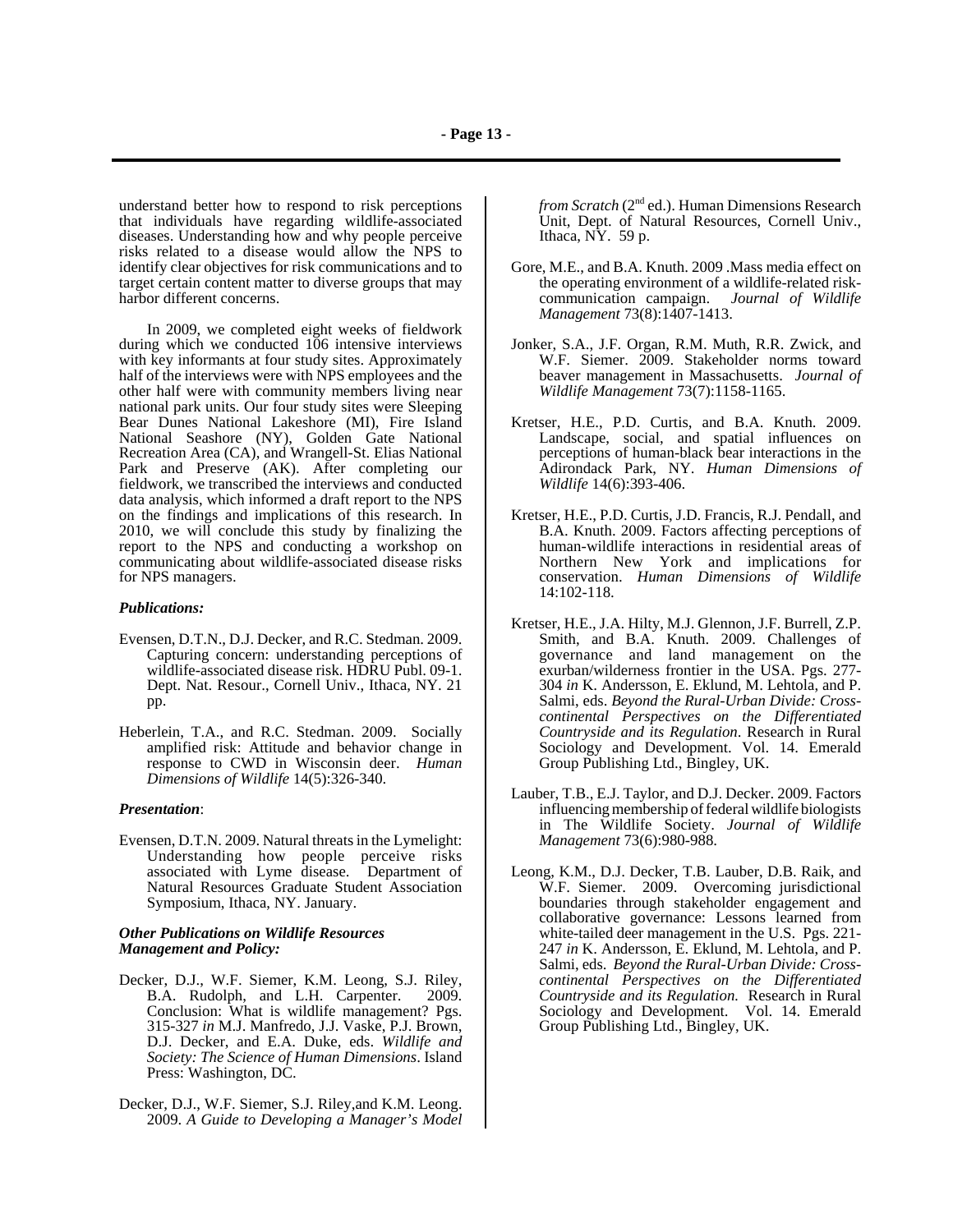# **Fisheries Resources Management and Policy**

## **Understanding Participation, Attitudes, and Values Associated with Fisheries Management**

 Many stakeholders with diverse interests are affected by fisheries management decisions and activities. Understanding the attitudes and values of these stakeholders toward management is a base for predicting not only the acceptability of various management strategies, but also the likely impacts that will be produced through management programs. This information is useful to fisheries agencies, and also to communities and marine trades groups who wish to improve marketing of the fisheries resources of their localities and regions.

We are currently completing New York's fifth statewide angler survey since these surveys began in 1973. These and other surveys have provided a wealth of information on Lake Ontario fishing, which we are currently synthesizing through a grant from the New York Sea Grant Institute. In addition, we are currently conducting a membership survey for the American Fisheries Society.

#### **Great Lakes Sportfishing Participation and Economic Impacts: Synthesis and Outlook**

*Funded by:* New York Sea Grant Institute

*Collaborator:* Dave White, New York Sea Grant

*Investigators:* Tom Brown and Nancy Connelly (nac4@cornell.edu)

The research component of this project was essentially completed last year (and discussed in detail in the 2008 Annual Report). This year the final report was published along with the submission of several journal articles. The report publication and subsequent outreach efforts by Sea Grant Extension staff resulted in a flurry of local media coverage by newspapers and television. Sea Grant hopes this will lead to further action by community leaders to address forecasted declining trends in fishing participation on Lake Ontario.

#### *Publication:*

Brown, T.L., and N.A. Connelly. 2009. Lake Ontario sportfishing: Trends, analysis, and outlook. HDRU Publ. 09-3. Dept. Nat. Resour., Cornell Univ., Ithaca, NY. 21pp.

#### **New York Statewide Angler Survey**

*Funded by:* N.Y.S. Dept. Environ. Conserv.

*Collaborators:* Shaun Keeler and Steve Hurst (DEC, Bureau of Fisheries)

*Investigators:* Tom Brown, Daniel Decker, Nancy Connelly (nac4@cornell.edu)

The 2007 statewide angler survey was completed with the publication of four reports in early 2009. Report 1 contains statewide estimates of angler effort and expenditures, as well as breakouts by region and major waterbody. It also provides estimates of specific use of New York's fisheries broken out by species fished for, region fished, and water body. Report 2 assesses angler characteristics, preferences, satisfaction, and opinions on management topics. Report 3 provides estimates of angler effort and expenditures in New York State Counties. Report 4 compares two different survey methodologies used in this study and provides an analysis of trends in fishing effort. Work has continued on this project through 2009 with additional analysis and interpretation of the data being provided in the NYSDEC Bureau of Fisheries.

Fisheries effort in New York has changed little since 1996, with angler effort estimated at 18.7 million days in 2007. Lake Ontario continues to be the most frequently fished water (1.3 million days). Black bass remains the favorite species to fish for in New York. Most anglers would like to fish inland lakes for warmwater species; about half are interested in fishing inland trout streams. Approximately half of the anglers were satisfied with the number and size of fish they caught on their fishing trips.

#### *Publications:*

- Connelly, N.A., and T.L. Brown. 2009. New York angler survey 2007, Report 1: Angler effort and expenditures. NYS Dept. of Environmental Conservation, Bureau of Fisheries. 104pp.
- Connelly, N.A., and T.L. Brown. 2009. New York angler survey 2007, Report 2: Angler characteristics, preferences, satisfaction, and opinion on management topics. NYS Dept. of Environmental Conservation, Bureau of Fisheries. 79pp.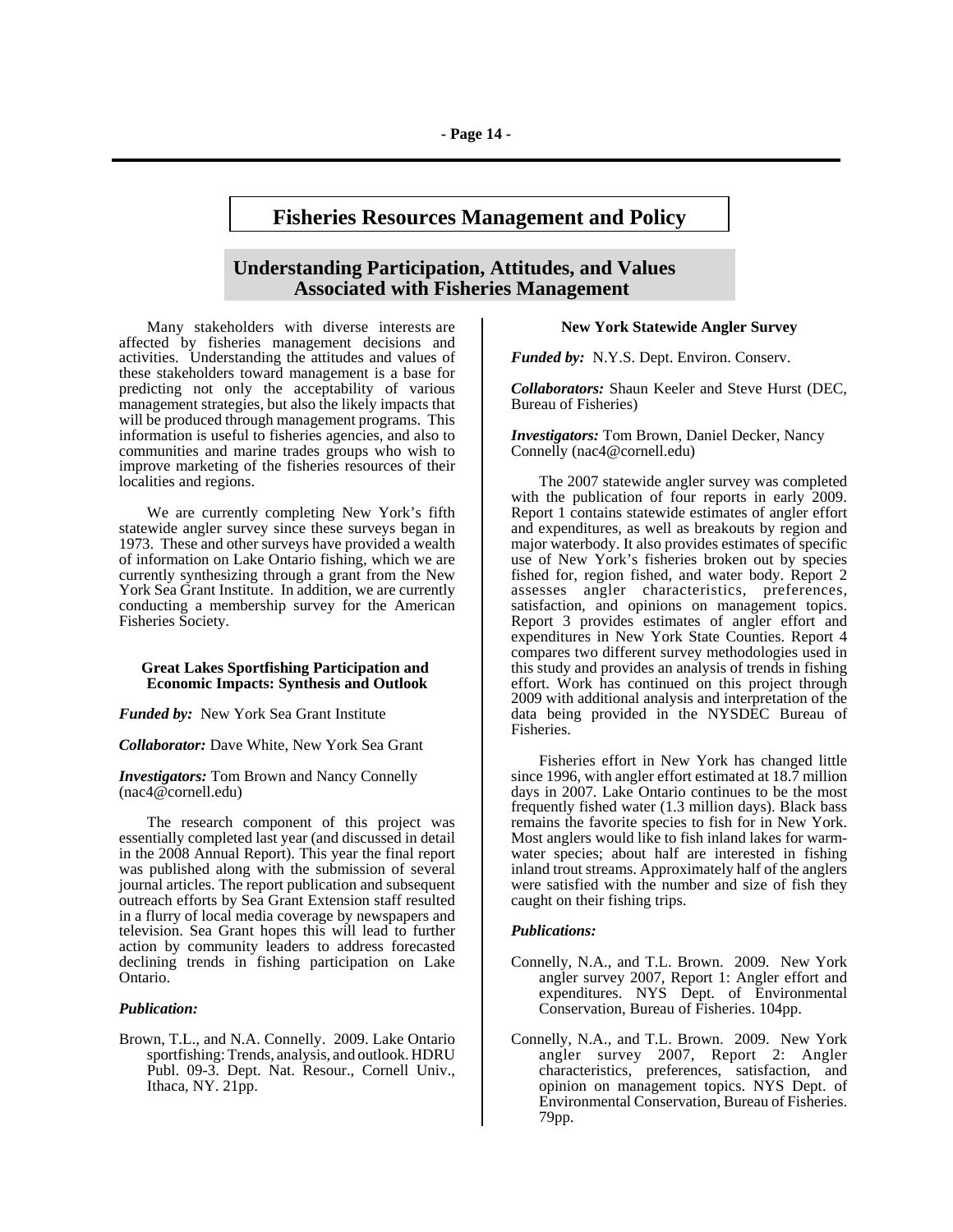- Connelly, N.A., and T.L. Brown. 2009. New York angler survey 2007, Report 3: Estimated angler effort and expenditures in New York State counties. NYS Dept. of Environmental Conservation, Bureau of Fisheries. 64pp.
- Connelly, N.A., and T.L. Brown. 2009. New York angler survey 2007, Report 4: Survey method comparison and analysis of trends in fishing effort. NYS Dept. of Environmental Conservation, Bureau of Fisheries. 25pp.

### *Presentation:*

Connelly, N.A., S. Keeler, T.L. Brown, and S. Hurst. 2009. Comparing short-term versus annual survey methods for the 2007 New York statewide angler survey. Paper presented at the 139<sup>th</sup> Annual Meeting of the American Fisheries Society, Nashville, TN, September.

#### **2010 Vermont Angler Survey**

*Funded by:* Vermont Dept. of Fish and Wildlife

*Collaborator:* Rich Kirn, VT Dept. of Fish and Wildlife

*Investigators:* Barbara Knuth and Nancy Connelly (nac4@cornell.edu)

HDRU staff began working with the Vermont Dept. of Fish and Wildlife to develop a mail questionnaire to be sent to Vermont anglers in early 2010. The last survey of Vermont anglers was conducted 10 years ago. The new questionnaire will be sent to 5,400 Vermont resident and nonresident fishing license holders, asking them about their fishing experiences in Vermont, their interest in different types of fishing opportunities, and their opinions about fisheries management issues. The Vermont Department of Fish and Wildlife anticipates using the information collected in the survey to help direct future fisheries management programs.

#### **Human Responses to Viral Hemorrhagic Septicemia Virus in the Great Lakes: Implications for Agency Communication**

*Funded by:* U.S. Dept. Agric. Animal and Plant Health Inspection Service (APHIS)

*Collaborators:* Gary Egrie and Madelaine Fletcher (USDA-APHIS)

*Investigators:* Barbara Knuth, Nancy Connelly, and Bruce Lauber (tbl3@cornell.edu)

Viral Hemorrhagic Septicemia Virus (VHSV) was first detected in Lake Ontario in 2005, and it has spread rapidly there. VHSV affects fish, causing mortality in some cases, although it does not pose a risk to humans. Considerable concerns exist about the potential impacts of VHSV and its management on recreational fishing, aquaculture, and the bait fish industry. Management responses to VHSV, focusing on regulation and education, have occurred at both the state and federal levels. These efforts have focused on reducing the movement of infected fish and water between water bodies.

This study will provide insights about key stakeholder groups to help inform the design and implementation of regularions and educational efforts intended to slow the spread of VHSV. We characterized agency staff members, anglers, aquaculturists, and commercial fishers in the Great Lakes region. We identified the range of knowledge, awareness, and concern regarding VHSV among key stakeholder groups; identified sources of information used by these groups; characterized their willingness to respond to VHSV and their actual behavioral responses; assessed the degree to which their behavior was consistent with agency recommendations and regulations; and assessed attitudes toward VHSV regulations and the reasons for these attitudes.

During the first half of 2009, we completed the series of 43 telephone interviews of agency staff members and representatives of stakeholder groups that served as the foundation for this study. We found that while many stakeholders were concerned about VHSV, those concerns had decreased over time with few dramatic impacts from the virus. A high level of concern existed about the impacts on aquaculturists and bait dealers of regulations intended to control the spread of VHSV.

#### *Publications:*

- Lauber, T.B., N.A. Connelly, and B.A. Knuth. 2009. Human responses to Viral Hemorrhagic Septicemia virus in the Great Lakes: Stakeholder characterization. HDRU Publ. 09-2. Dept. Nat. Resour., Cornell Univ., Ithaca, NY. 53pp.
- Lauber, T.B., N.A. Connelly, and B.A. Knuth. 2009. Human responses to Viral Hemorrhagic Septicemia virus in the Great Lakes. HDRU Publ. 09-10. Dept. Nat. Resour., Cornell Univ., Ithaca, NY. 60pp.

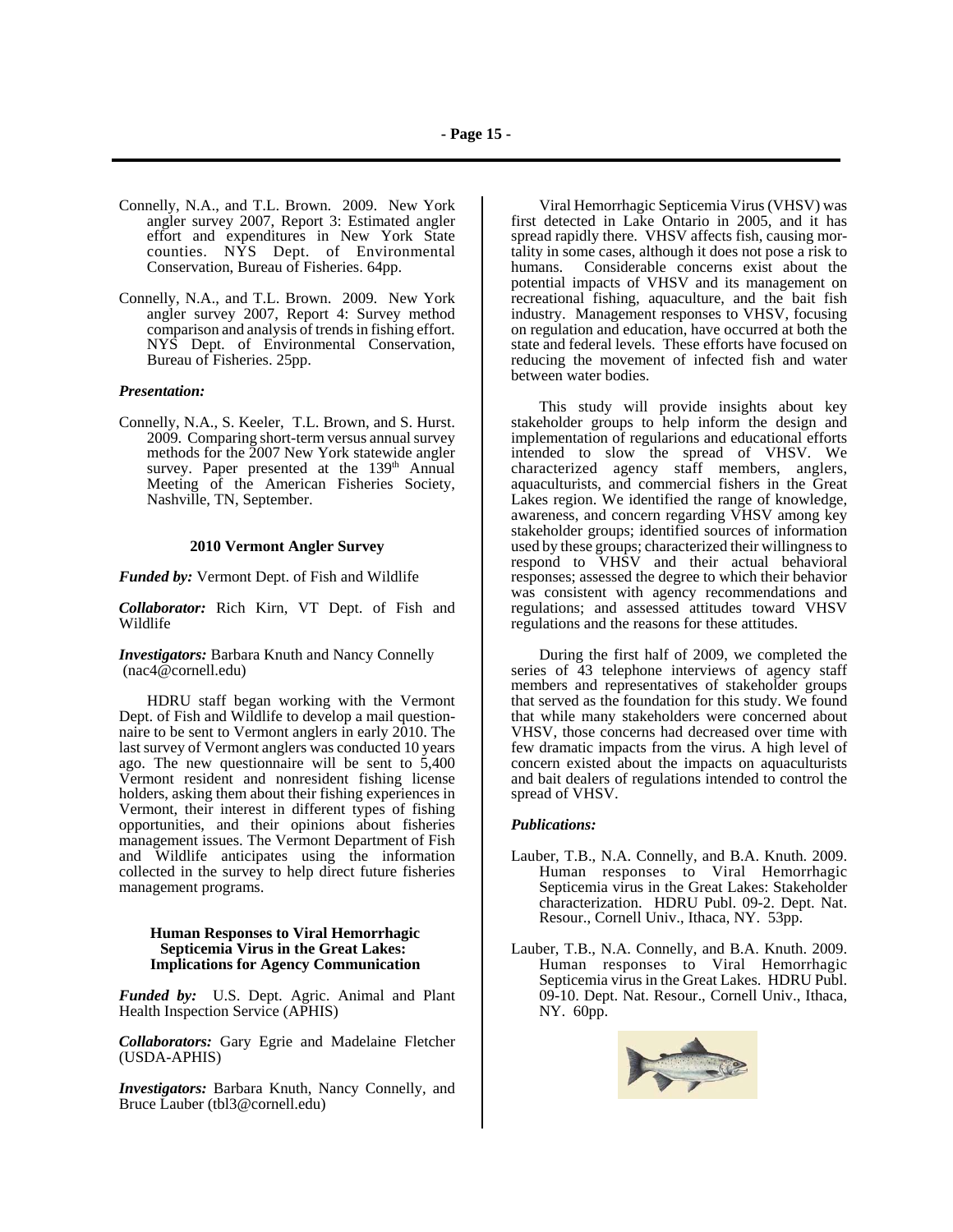*Other Publication on Fisheries Resources Management and Policy:*

- Lepak, J., H. Shayler, C. Kraft, and B. Knuth. 2009. Mercury contamination in sport fish in the Northeastern United States: Considerations for future data collection. BioScience 59:174-181.
- Connelly, N.A., and T.L. Brown. 2009. AFS membership survey reuslts. Fisheries 34(8):397- 400.

*Other Presentations on Fisheries Resources Management and Policy*

- Hunt, K., B.A. Knuth, and C. Hutt. 2009. Fish consumption advisories: Issues and associated American Fisheries Society Annual Meeting, Nashville, TN, September.
- Knuth, B.A., Panelist 2009. Ecosystem-based management. Natural Resources Seminar Series, Cornell University, February.
- Lauber, T.B., E.J. Taylor, and B.A. Knuth. 2009. Factors influencing membership of USFWS and USGS biologists in the American Fisheries Society. *Fisheries* 34(1):9-19.

## **Forest Lands Management**

Over the last decade, HDRU has developed a continuous research thrust in the human dimensions of forest management. In 1999–2001, we evaluated the impacts of several programs designed to assist Northern New York landowners following the severe ice storm of 1998. During 2003-2005, we worked with NYSDEC's Division of Lands and Forests to assess use and visitor satisfaction with hiking experiences in the Adirondacks. Two additional projects funded through the Northeastern States Research Cooperative have provided opportunities to examine community collaboration in forest management and public awareness of and attitudes toward a range of forest management practices that enhance ecosystem management.

Much of our applied research related to forest management has implications for Extension programs. We are continuing our close working relationship with Cornell Cooperative Extension with a new project aimed at better identifying the interests and needs of underserved forest owners in New York. Dr. Rich Stedman and Dr. Shorna Broussard Allred have several projects related to community forestry and the economic dependence of such communities on forest resources. Descriptions of those projects are included in this section.

### **Forest Stewardship Principles: Building Awareness and Capacity through Webcasting**

*Funded by:* Sustainable Forests Partnership with funding from the U.S. For. Serv.

*Collaborators:* Laurie Schoonhoven and Jim Finley (Penn State Univ.)

*Investigators:* Richard Stedman, Peter Smallidge, Ashley Dayer, and Shorna Broussard Allred (srb237@cornell.edu)

Online, emergent technologies have great potential for reaching forest landowners with effective educational programming but it is necessary to conduct evaluations to determine their educational impact. Cornell University's 2009 Sustainable Woodlands Webinar series was developed to assist forest landowners and forestry professionals in gaining an enhanced understanding of sustainable forestry concepts and practices and how they might be applied in forest management planning and decision making. The webinar series was comprised by six one-hour sessions based upon the National Association of State Foresters' handbook's seven forest stewardship principles. We explored how forest landowners implement these principles and assessed awareness and knowledge of material and resulting behavioral impacts of participation in the Sustainable Woodlands webinar series. The objectives of the educational evaluation were to: (1) determine baseline levels of knowledge, attitudes, and behavior in relation to webinar topics,  $(2)$ determine post-webinar levels of knowledge, attitudes, and behavior in relation to webinar topics, and (3) determine levels of information gain, information retention, and attitudinal and behavioral impacts following webinar participation. Each webinar session was attended by 51-99 participants, primarily from the eastern United States. Participants were asked to compete a pre-online survey before each webinar, resulting in an 85% response rate (n=428 responses across sessions; 269 unique participants). A postonline survey was administered seven weeks following the last session with a  $62\%$  response rate  $(n=167)$ . HDRu staff are currently compiling an evaluation report that summarizes the attitudinal, knowledge, and behavioral impacts of participation in the webinar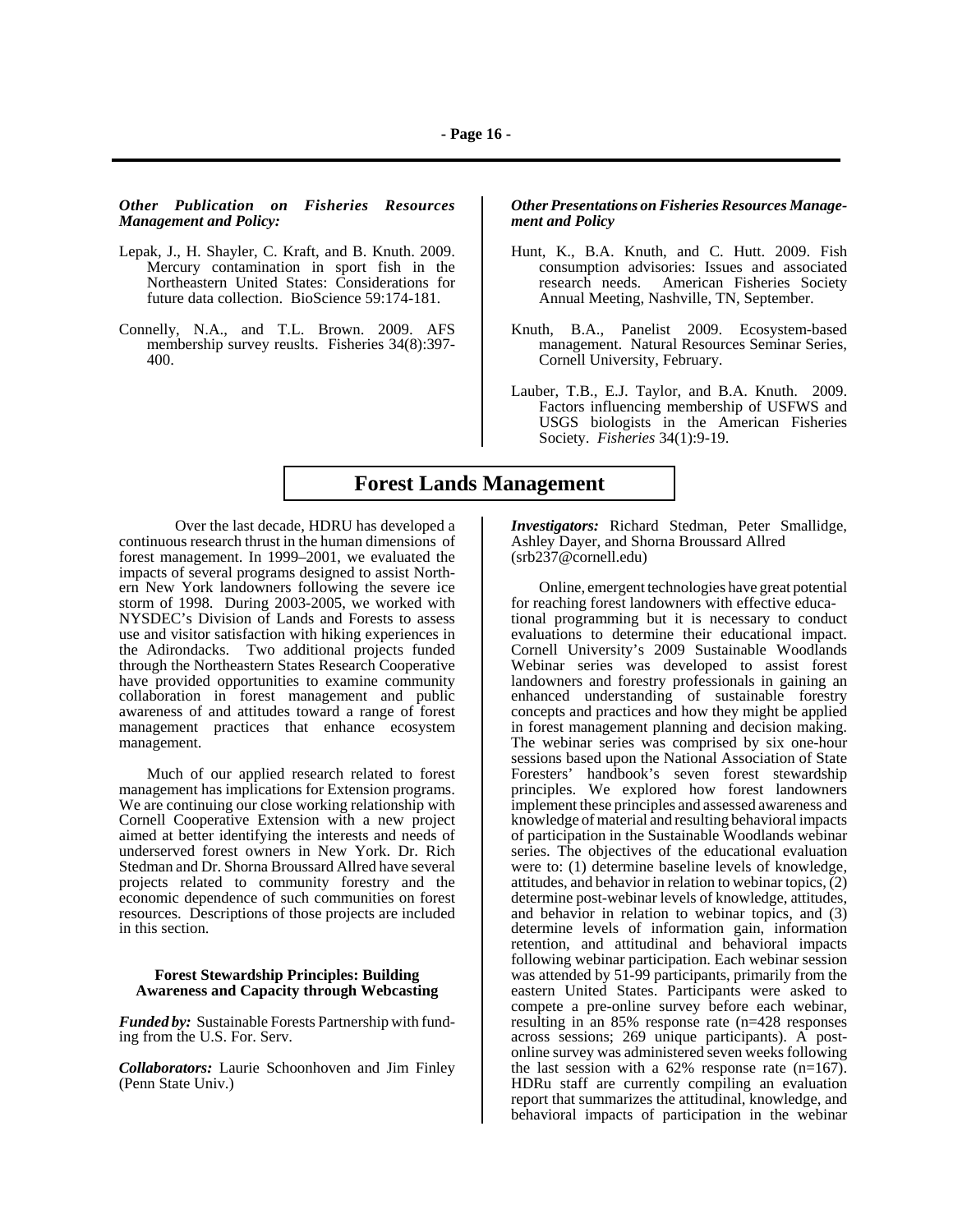series as well as recommendations for optimizing the educational benefits of on-line informal forestry education programs.

#### *Publications:*

Six interactive webinars were presented and are available in a digital archive at the project website (www.sustainablewoodlands.org):

- Egan, A. 2009. (June 15). Conservation and maintenance of soil and water resources. Webinar presented to Cornell University's Sustainable Woodlands Webinar Series, archived at http://www/sustainablewoodlands.org.
- Janowiak, M. 2009. (July 13). Forest carbon cycles and management. Webinar presented to Cornell University's Sustainable Woodlands Webinar Series, archived at http://www/sustainablewoodlands.org.
- Jenkins, D. 2009. (June 29). Sustaining healthy and productive forests. Webinar presented to Cornell University's Sustainable Woodlands Webinar<br>Series, archived at archived at http://www/sustainablewoodlands.org.
- McEvoy, T. 2009. (May 18). Intergenerational transfers and long-range forest planning. Webinar presented to Cornell University's Sustainable Woodlands Webinar Series, archived at http://www/sustainablewoodlands.org.
- McWilliams, R. 2009. (July 29). Landowner perspectives on forest stewardship and sustainability. Webinar presented to Cornell University's Sustainable Woodlands Webinar Series, archived at http://www/sustainablewoodlands.org.
- Sullivan, K. 2009. (June 1). Enhancing biological diversity on forestlands. Webinar presented to Cornell University's Sustainable Woodlands Webinar Series, archived at http://www/sustainablewoodlands.org.

#### **Participatory Development of an Urban Forestry Community Engagement Model**

#### *Funded by:* The Itteleson Foundation

*Collaborators*: Shorna Broussard Allred, Christine Moskell (Dept. of Nat. Resources), Gretchen Ferenz, Veronique Lambert, Caroline Tse (Cornell Cooperative Extension-NYC, Urban Environment Program), Ruth Rae, Kristy King, Minona Heaviland, Jennifer Greenfield, Jackie Lu (NYC Dept. of Parks and Recreation), Morgan Monaco, Ellen Arnstein (Million Trees

NYC/NYC Parks), Faisal Al-Juburi (Million Trees NYC/New York Restoration Project), Susan Gooberman, Nelson Villarrubia (Trees NY), Erika Svendsen, Lindsey Campbell (U.S. Forest Service), Gerard Lordahl (Council on the Environment of NYC), Alice Ewan Walker (Alliance for Community Trees)

*Investigator:* Shorna Broussard Allred (srb237@cornell.edu)

The purpose of this social science research and education project is to work with residents and community organizations to develop, implement, and evaluate an urban forestry community engagement model that will be used by organizations to reach and empower people to be active stewards of their community's trees and natural resources.

The Cornell project team established relationships with representatives strategically chosen to facilitate the planning and implementation of the model in New York City.

After developing a set of criteria to guide the pilot project site selection process and reviewed by project partners, two neighborhoods in New York City (Jamaica in Queens and Canarsie Park in Brooklyn) were selected as sites for a pilot study of the model. A meeting was held with project partners in New York City to gain their insight into what types of stewardship, education and training organizations exist in those neighborhoods.

Partners also shared information about community attitudes and opinions about the extensive planting of urban trees by the "Million Trees NYC" (MTNYC) efforts by NYC Parks and Recreation and the New York Restoration Project. This information assisted the project team in preliminary planning for the pilot study of the model.

At an MTNYC volunteer planting day in the fall, Cornell project staff conducted a survey of volunteer stewards (n=30) to understand their attitudes toward trees and their motivations for volunteering to be stewards of urban trees.

Project staff attended a national conference for urban forestry practitioners and conducted a focus group to gain insight into the long-term engagement strategies, program evaluation, and challenges for engagement of urban forestry programs from around the country.

Cornell project staff worked with the Ittleson Foundation on the planning of a presentation of the project to potential funders scheduled for early 2010 in addition to planning the pilot study of the model to also be implemented in 2010.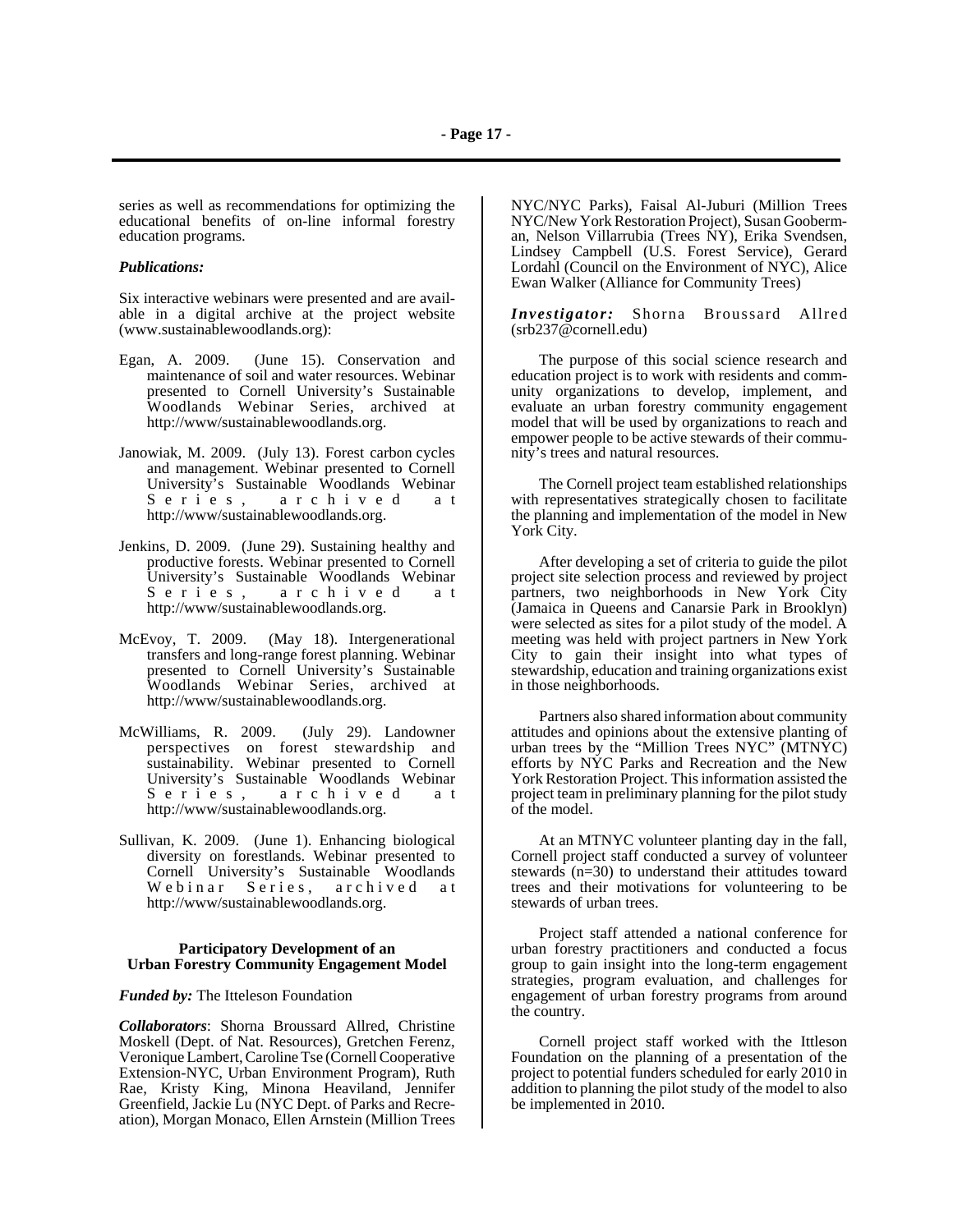## **Addressing Private Forestland Parcelization in the Hudson River Watershed: An Integrated Research and Extension Approach**

*Funded by*: Cornell Univ. Agric. Exper. Sta. and Cornell Cooperative Extension

*Investigators:* Richard Stedman, Peter Smallidge, Andrew Roe, Shorna Broussard Allred (srb237@cornell.edu)

Forestland parcelization is recognized as one of the most serious challenges facing forests today. Parcelization divides large, single-ownership forest tracts into smaller parcels with diverse ownerships, often with development and a reduction in forest area, impacting the sustainability of forestlands.

This study is part of a multiple-step project to integrate forest owner research and extension activities in the Hudson River Basin from the central Adirondacks to New York City. The heavily forested area provides a model system to study because of the variety of ownership and market patterns. The first stage of this project is being conducted through an examination of parcelization patterns, with an analysis of New York State Office of Real Property data. Parcel data obtained for 2004 and 2008 have been analyzed to determine the extent of recent parcelization in each county of the study area. These results will be used to identify a subset of areas with representative parcelization rates. Focus groups and interviews with stakeholders will be conducted in these areas to identify the drivers and consequences of the parcelization process, as well as current strategies being implemented to mitigate these factors.

The results of this study will allow the researchers to understand both the extent and effects of parcelizaton in the study area and inform an extension approach to focus on the geographic areas where parcelization poses the greatest concern.

#### **The Power of Peer Learning in Natural Resources Education**

*Investigators*: Gary Goff and Shorna Broussard Allred (srb237@cornell.edu)

Social networks offer potential outcomes related to communication, participant leadership, community building, information exchange, and more. Some outreach strategies targeting family forest owners utilize peer networks in information diffusion, communication, and building connections. While much is known about traditional forest owner behavior change strategies related to financial and technical assistance through an expert approach, little is known about the role and outcomes of peer interactions in the

landowner community. Additionally, the state of knowledge is scant as to the kinds of outcomes that can be expected from various forms of engagement in landowner social networks. This research focuses on the NY Mater Forest Owner (MFO) Volunteer training and education program that builds the forest stewardship knowledge of volunteers and empowers them to establish formal and informal networks in their communities. Through a survey of forest landowners in the Master Forest Owner network, we investigated the role of this program in building landowner communication and information networks. We assessed the characteristics of this landowner network, the types of information exchanged, and behavioral outcomes, and the relationship between types of exchange and behavioral outcomes.

Mail surveys were completed in 2008 of MFO volunteers and forest owners who had been visited by volunteers within the past 10 years. The purpose of the surveys was to document satisfaction level and stewardship activities of volunteers and forest owners, consistent with the goals of the program, and to gain insight on how the program could be improved. Of the forest owner respondents, approximately two-thirds strongly agreed the MFO was worthy of recommendation to other forest owners, the MFO was credible, and that the interactions were enjoyable. Some decisions that were positively influenced by the visit with the MFO volunteer are: 55% met or plan to meet with a professional forester, 65% set or plan to set goals and priorities for forest management, 55% sought or plan to seek out more information on forestry and 58% thinned or plan to thin a forest stand. Based on this research, peer learning strategies are being incorporated into the yearly training of MFO Volunteers to help them make the most of on-site visits with other woodland owners.

## *Publications:*

- Broussard Allred, S., and G. Goff. 2009. The power of peer learning programs in natural resources. Cornell University, Community and Rural Development Institute (CaRDI) Rural New York Minute, Issue 32 (August).
- Broussard Allred, S.,G. Goff, L. Wetzel, and M. Luo. 2009. An evaluation of the NY Master Forest Owner Volunteer Program: Survey of woodland owners visited by a NY Master Forest Owner volunteer. HDRU Publ. 09-7. Dept. Nat. Resour., Cornell Univ., Ithaca, NY. 39pp.
- Broussard Allred, S., G. Goff, L. Wetzel, and M. Luo. 2009. An evaluation of the NY Master Forest Owner Volunteer Program: Master Forest Owner activities and impact. HDRU Publ. 09-6. Dept. Nat. Resour., Cornell Univ., Ithaca, NY. 51pp.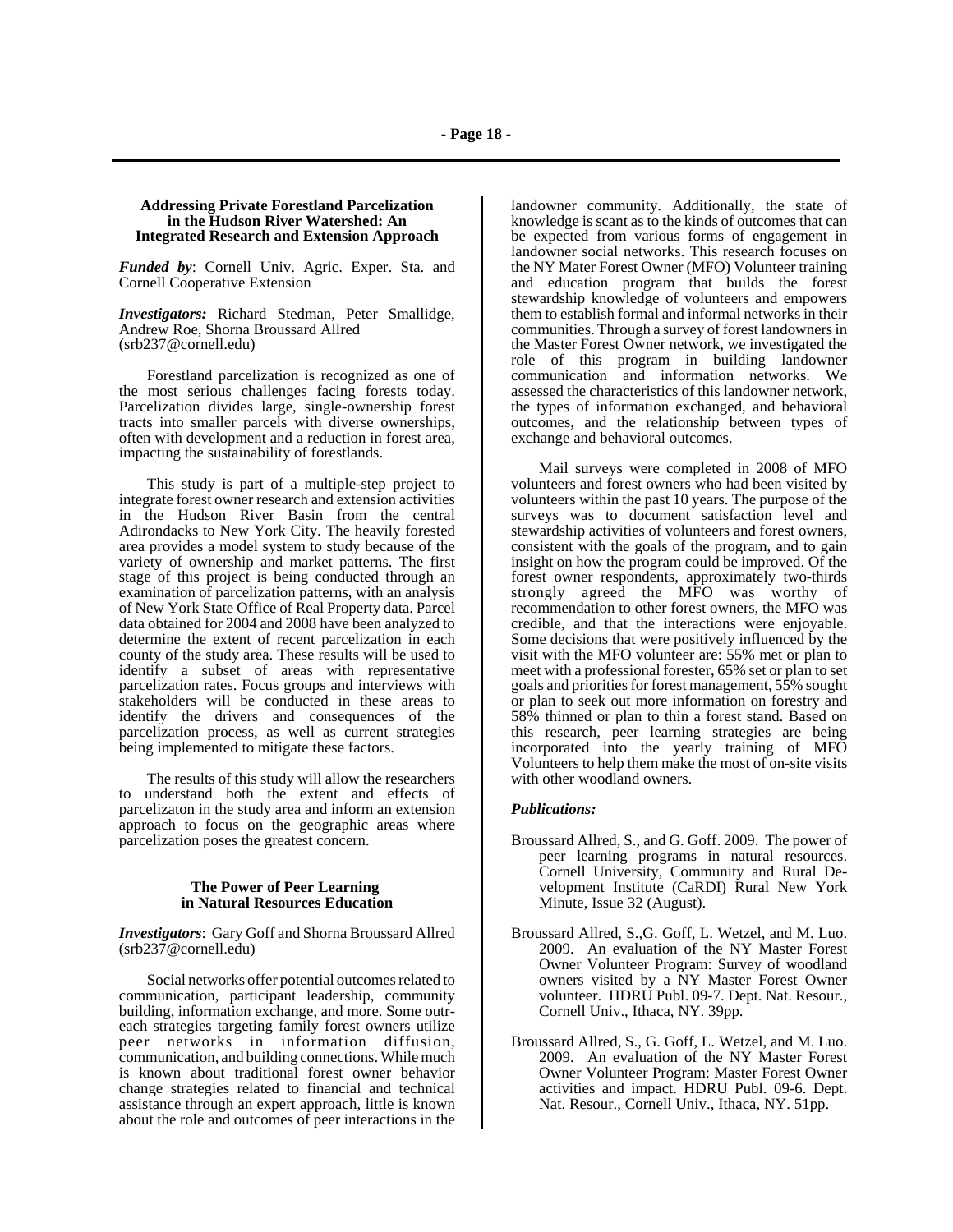### *Presentations:*

- Broussard Allred, S.,E. Sagor, and M. McDonough. 2009. Policy instruments for private forests: The impact of peer programs in forestry. Society of American Foresters National Convention, Orlando, FL. October.
- Broussard Allred, S. 2009. The power of peer learning: Best practices for on-site visits with forest owners. Master Forest Owners Training, Van Etten, NY. September.
- Broussard Allred, S. 2009. What makes forest owners tick? Lessons from recent social science research in New York. Eastern Master Forest Owner and Friends Refresher Workshop, Acra, NY. June.
- Broussard Allred, S., and G. Goff. 2009. Peer communication among forest landowners in New York: Exploring information exchange and behavioral outcomes. Post Presentation at Cary Conference XII: Effective Communication of Science in Environmental Controversies, Milbrook, NY. May.
- Broussard Allred, S., and G. Goff. 2009. Woodland owner networks: Evaluating the impacts of landowner peer programs in forestry. University of Connecticut Natural Resources and Environment Department Seminar Series, Storrs, CT. April.

#### **Woody Biofuel Production in New York: Building Capacity through Applied Social Science Research**

*Funded by:* Cornell Univ. Agric. Exp. Sta.

*Investigators:* Peter Smallidge, Nancy Connelly, and Shorna Broussard Allred (srb237@cornell.edu)

Although woodlands dominate more than 60% of the NY landscape, the contribution of those woodlands to renewable energy as woody biofuel is potentially limited by access. Specific constraints on access include owner attitudes about biomass harvesting and the willingness and availability of loggers and foresters to redirect their time and equipment from potentially more profitable harvests. Much of the activity surrounding woody biofuels has developed from the perspective of the industrial-scale end users. Less attention has been devoted to the supply side producer or small-scale end users. The lack of attention to this group may obscure their needs as a critical part of the supply system. Knowing these constraints will support the development of educational programs that help guide the decisions of owners and producers in sustainable and renewable energy enterprises. The overarching objective of this research project, which began in the Fall of 2009, is to identify and understand barriers within the woody biofuel supply system. Sub-

objectives are to: (1) assess forest owner awareness and knowledge of woody biofuels as a crop and their potential willingness to participate in production, (2) determine what factors wil influence woodland owner willingness to supply woody biomass and determine owner educational needs, and (3) determine what, if any, barriers will limit the ability or willingness of foresters, loggers, and small-scale firewood processors to increase the production and mobilization of woody biofuels.

#### **Private Forest Owners of Pennsylvania**

*Funded by:* Pennsylvania Bureau of Forestry

*Collaborators:* A.E. Luloff and James Finley (The Penn. State Univ.)

*Investigator:* Rich Stedman (rcs6@cornell.edu)

The decisions of private forest landowners are of paramount importance to the sustainable management of forest resources. Many private forest landowners are difficult to identify, especially in the context of landscapes undergoing rapid change. This five-year project sought to identify the full spectrum of forest landowners in Pennsylvania (ranging down to one acre), conduct large-scale (n=6,600) mail surveys of these landowners, and calibrate their beliefs about the sustainability of their forest management practices through site visits by State Bureau of Forestry Service Foresters. Moving beyond a snapshot view, the fiveyear longitudinal nature of the project allows us to track changes in ownership over time (i.e., address parcelization) and management practices. 2009 represented the 4<sup>th</sup> year of the project: we now have assembled four rounds of data collection (2006 and 2008 statewide survey of 6,000 landowners and 2007 and 2009 property visits of approximately 100 landowners). Two manuscripts are in preparation from this data. In 2010, we will collect the final round of mail survey-based data.

#### **Assessing the Capacity to Expand Maple Syrup Production in New York State**

*Funded by:* Northeast States Research Cooperative

*Investigators:* Mike Farrell, Brian Chabot, and Richard Stedman (rcs6@cornell.edu)

 Maple syrup production may represent a viable and sustainable economic development strategy. Potential exists for expansion of the industry in New York State, which taps a very small proportion of its tappable maple stock compared to neighboring states and provinces. The potential for expansion is especially strong given recent trends in Canadian/US Dollar exchange rates. This project explores current producer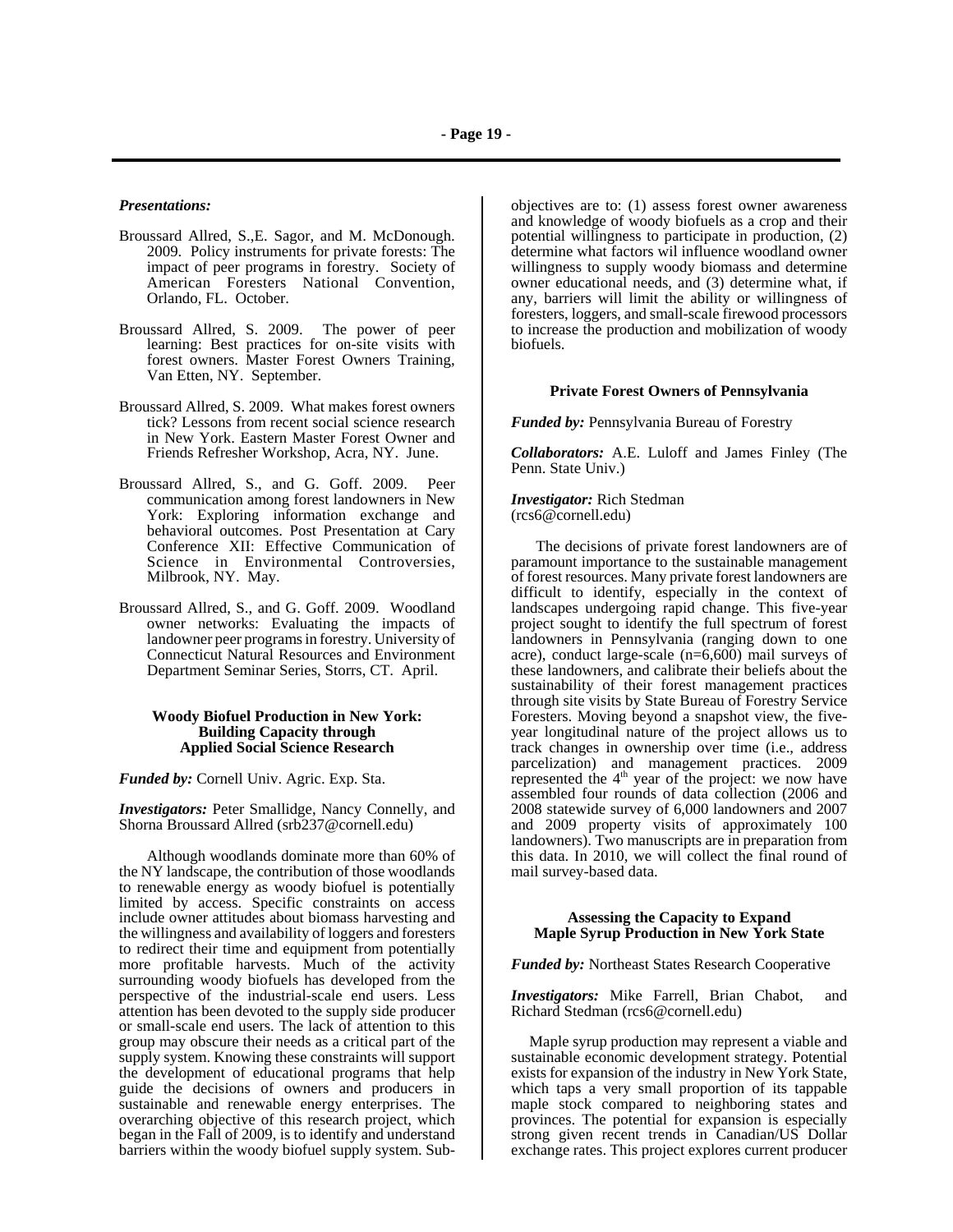willingness to expand production (and barriers to doing so). In 2009, we implemented a mail survey with a stratified random sample of NYS landowners to gauge their interest in and perceived barriers to entry. We

also received funding from the NSRC to extend our New York State analysis to Vermont, New Hampshire, and Maine, providing us a rich opportunity to engage this question in a comparative way.

# **Natural Resources Communication and Education**

Communication and education (C&E) programs and courses are fundamental to natural resource management. State and federal agencies, universities, state cooperative extension services, and nongovernment organizations conduct a wide variety of programs and courses. C&E programs perform an important role in bringing informed public involvement to decision making and influencing public perception of and behavior toward natural resources and their management. The traditional focus of C&E efforts has been to raise informational levels of the public. The HDRU fulfills this role both through its teaching and through a variety of Extension and outreach programs. It is also frequently involved in conducting C&E program evaluations.

#### **Environmental Education and the Development of an Urban Land Ethic**

*Funded by:* Cornell Univ. Agric. Exp. Sta.

*Collaborators:* Brigitte Griswold (The Nature Conservancy); Nia Rhodes Jackson (Friends of the High School for Environmental Studies, NYC)

*Investigators:* Keith Tidball and Bruce Lauber (tbl3@cornell.edu)

Urban ecosystems have often been approached from deficit-based thinking, with a focus on what is lacking rather than what is there. Through this study, we are exploring how urban residents come to understand, appreciate, and contribute to the integrity, stability, and beauty of *urban* ecosystems and how they see the relationship between the natural and the human in these systems. Given the influence that urban areas have on the environment of our state and our world, this work is of critical importance.

During the last year, we have explored the question of what characteristics contribute to the health, or resilience, of urban socio-ecological systems from the perspective of urban environmental educators, which we view as a set of people with particular expertise in the prerequisites for a healthy urban environment. We have conducted thirteen in-depth telephone interviews with urban environmental educators and educators with the Leopold Education Project. We followed these interviews by observing the activities of an environmental education program in

New York City, which engages youth in monitoring and restoration of a local river.

We have also been developing a collaboration with educators with The Natural Conservancy and the High School for Environmental Studies in New York City, which will allow us to assess how environmental education programs impact urban youth. This collaboration is laying the groundwork for an internet-based survey of alumni of environmental education programs, which will take place during 2010.

#### *Publication:*

Tidball, K.G., Krasny, M.E., and Faurest, K.. 2009. The case for a community greening research agenda. Community Greening Review. Vol. 13. American Community Gardening Association.

#### *Presentations:*

- Tidball, K.G., and M.E. Krasny. 2009. Towards an ecology of environmental education: Feedback loops, EE, and resilience. World Environmental Education Conference. Montreal, Quebec. May.
- Tidball, K.G., and M.E. Krasny. 2009. Ecology of environmental education: Feedbacks, education, and resilience. Ecological Society of America. Albuuerque, NM. August.

#### *Other Presentations on Natural Resources Education and Communication*:

- Knuth, B.A. 2009. Strategic Planning Leadership Workshop. American Fisheries Annual Meeting. Nashville, TN, August.
- Knuth, B.A. 2009. Experiential-based learning: Student immersion in policy-making processes for fisheries resources. American Fisheries Society Annual Meeting. Nashville, TN, September.
- Knuth, B.A., Panelist. 2009. Relationship of Science and Policy. Natural Resources Graduate Student Symposium, Cornell University. Ithaca, NY, January.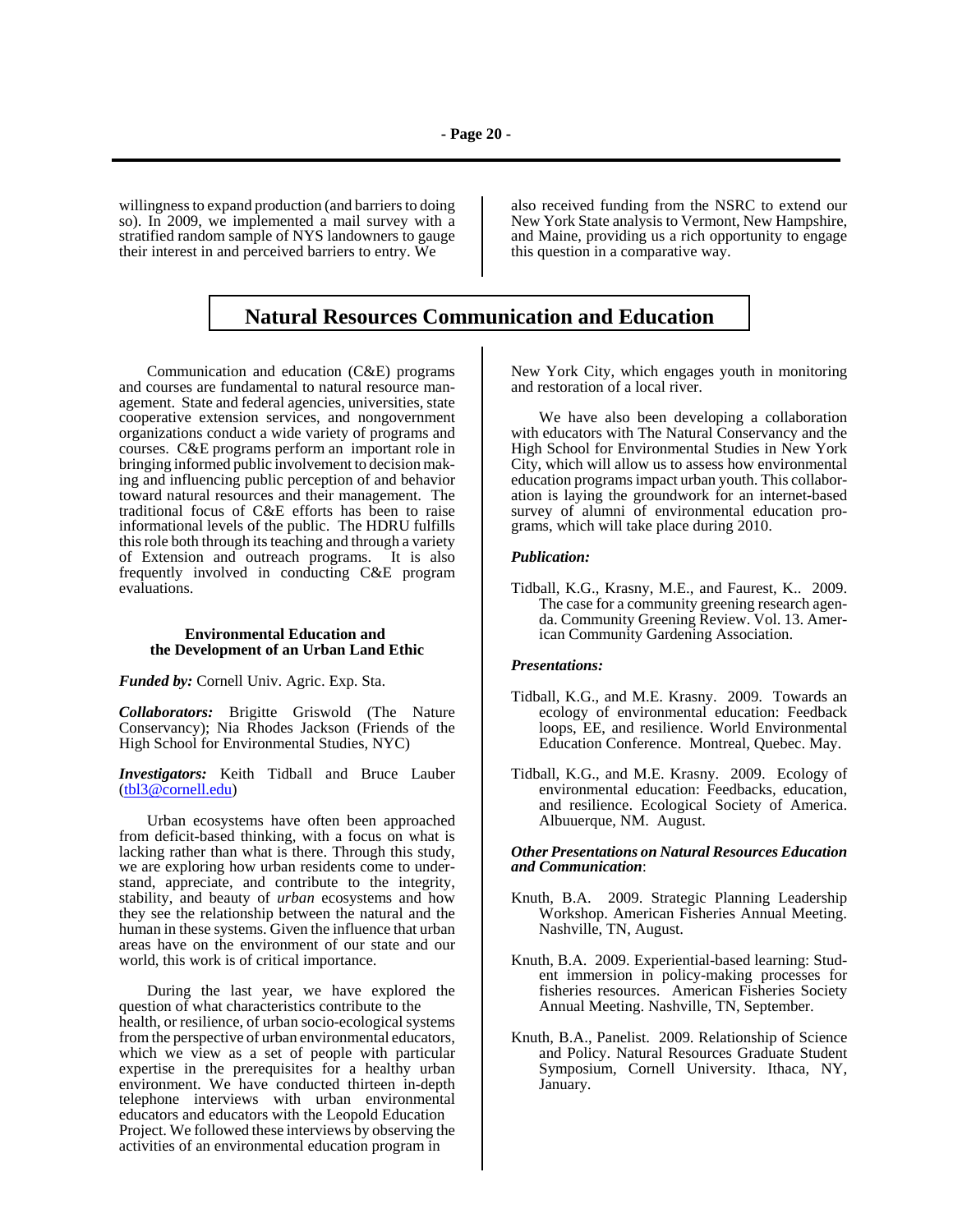## *Other Publication on Natural Resources Communication and Education:*

Lauber, T.B., D.J. Decker, and B.A. Knuth. 2008. Social networks and community-based natural resource management. *Environmental Management* 42:677-687.



# **Water Resources Management and Policy**

#### **Community Capacity for Ecosystem-based Management in New York's Great Lakes and Marine Coastal Areas**

*Funded by:* Cornell Univ.Agric. Exper. Sta.

*Investigators:* Barbara Knuth, bak3@cornell.edu, Ingrid Biedron, Carrie Simon

 New York State recently embarked on an institutional commitment to govern and manage its Great Lakes and marine coastal ecosystems using the principles of ecosystem-based management, codifying this commitment in the 2006 New York Ocean and Great Lakes Ecosystem Conservation Act. This project contributes to the scientific information base called for in the Act, and to the research priorities identified by the Science Advisory Group, particularly to determine how to design governance systems at the scale(s) appropriate to the complexity of the ecosystem as well as to the diversity and complexities of the social systems involved. Begun in October 2009, this project will address the concept of human and institutional capacity to implement the Act and achieve its associated goals, particularly related to capacity-building. Project personnel are conducting a literature and document review, and will begin conducting semi-structured interviews with members (or designates) of the NY Ocean and Great Lakes Ecosystem Conservation Council and agency and other stakeholder contacts. We anticipate identifying several NY Great Lakes and marine coastal communities for study in later stages of this project. The findings from this study should help advance governance and institutional aspects of ecosystem-based management in the NY Great Lakes and marine regions.

### **Using Social Indicators to Evaluate Non-point Source Water Pollution Projects**

*Funded by:* USDA-CSREES National Integrated Water Quality Program

*Collaborators:* Linda Stalker Prokopy (Purdue University), Ken Genskow (Univ. of Wisconsin-Madison), Joe Bonnell (The Ohio State University), Asligul Gocmen (Univ. of Wiscons-Madison), Rebecca Power (Univ. of Wisconsin-Extension)

#### *Investigator:*

Shorna Broussard Allred (srb237@cornell.edu)

This integrated research, education and extension project examines factors that lead to measurable behavior change. Specifically, we look at the most effective ways to bring about water quality benefits through appropriate behavior change. Throughout the study project team members work with local partners and stakeholders to build capacity and knowledge of social factors that lead to behavior change. In the first year of the study, we used a recently developed social indicator framework to determine what factors correlate with measurable behavior change of farmers and land managers in three Midwestern watersheds. Based on this knowedge, in year 2, we worked with local watershed planning and implementation groups to develop interventions that promote behavior change in environmentally critical areas. These tools were selected based upon our understanding of what motivates land managers to adopt practices. Using a paired subwatershed approach in each of the three subwatersheds, we applied the refined interventions in one subwatershed with the other subwatershed serving as the control. In year 3, we analyzed the effectiveness of the tools and build this knowledge into extension publications directed at stakeholders in the watersheds, an Extension Community of Practice, an educational curriculum for undergraduate and graduate courses on watershed management, trainings for practitioners at national water conferences, and peer-reviewed journal articles. Results of this project will enhance our understanding of the complex social dynamics that lead to adoption and rejection of conservation practices by farmers and farm managers. It will also provide new knowledge of how education and incentive programs can be made more effective by an in-depth understanding of the target audience and the context in which farm management decisions are made.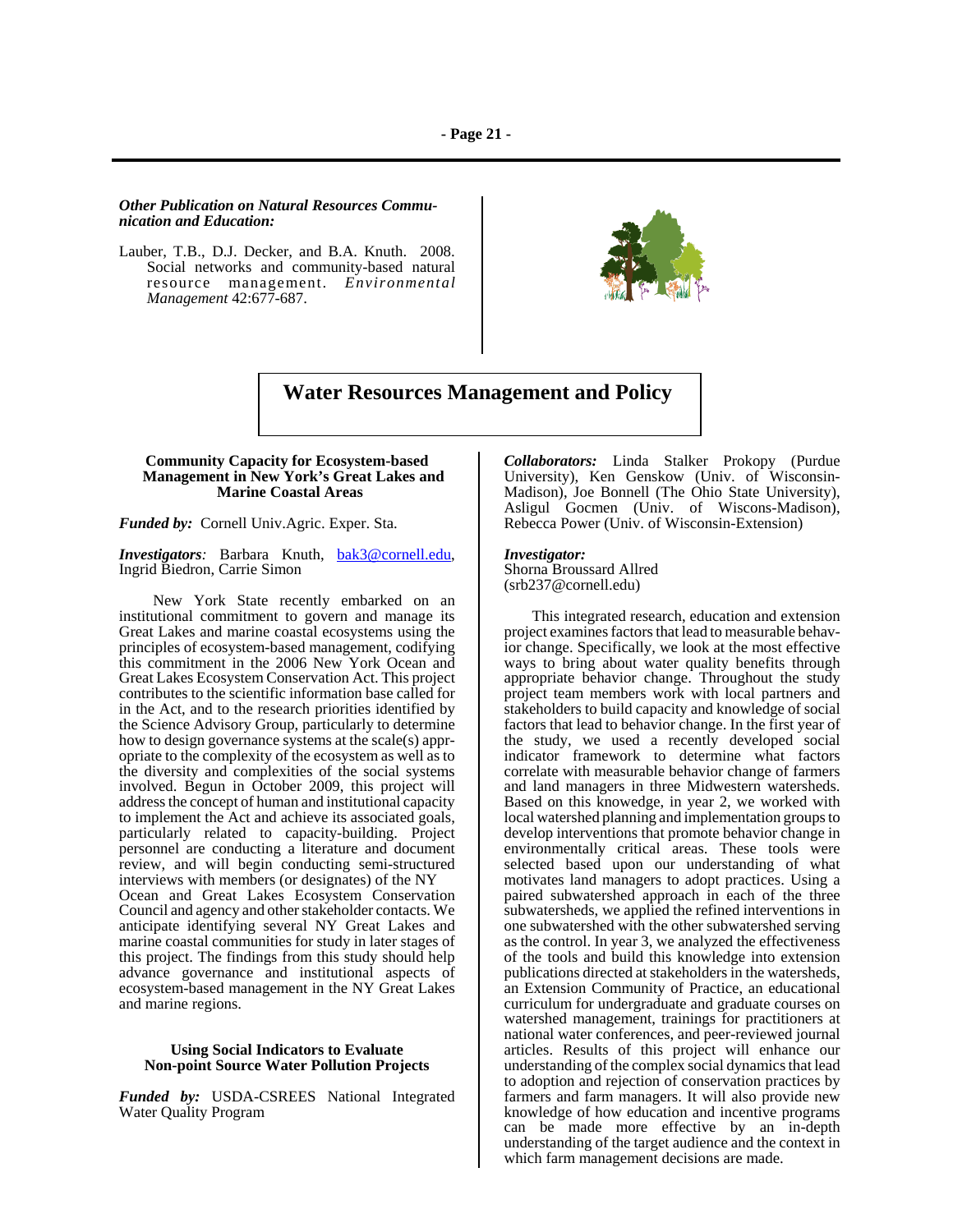#### *Publications:*

- Flores, K., L. Prokopy, and S. Broussard Allred. (In Press). It's who you know: Social capital, social networks, and watershed group processes. *Society and Natural Resources.*
- Prokopy, L.S., K. Genskow, J. Asher, A. Baumgart-Getz, J.E. Bonnell, S.R. Broussard, C. Curtis, K. Floress, K. McDermaid, R. Power, and D. Wood. 2009. Designing a regional system of social indicators to evaluate nonpoint source water projects. *Journal of Extension* 47(2) . Article Number 2FEA1. Available at: http://www.joe.org/joe/2009april/a1.php.

# **Riparian Area Management**

 The behavior of riparian landowners is key to protecting water quality. Many watershed systems are increasingly dominated by non-agricultural interests, yet policy initiatives (both incentive programs and regulatory regimes) are still designed primarily around agriculture. This leaves significant gaps in understanding and effectiveness. Our two projects are proceeding under this domain.

#### **Assessing Riparian Landowner Williness to Implement Best Management Practices (BMPs)**

*Funded by*: USDA Conservation Enhancement Assessment Program

*Collaborators:* James Shortle, Robert Brooks, Robert Carline (The Pennsylvania State University)

*Investigators:* Richard Stedman and Ann Armstrong (ala23@cornell.edu)

 The first study examines agricultural and nonagricultural riparian landowners' willingness to implement and maintain a suite of BMPs tied to the provision of local and extra-local water quality benefits. This study examines two primary questions: (1) the maintenance of BMPs (most work has focused on adoption as a dichotomous process and fails to address the different sets of factors that may be related to the adequacy of BMP maintenance; and (2) the implications of agricultural versus non-agricultural land use. In particular, policies, incentives and disincentives have been tied to agricultural land uses. As such, they may not well represent many watersheds undergoing urbanization. Factors tied to attitudinal dispositions of landowners are addressed, as are landscape-level characteristics (e.g., parcel size, land use and land tenure), social norms, and regulatory structure. In 2009, Ann Armstrong, the graduate student supported by this project, completed an alysis of qualitative interviews with policy makers, agricultural and non-agricultural landowners in the Spring Creek (PA) watershed, and developed and implemented a mail survey of riparian owners, and began to synthesize these data in the context of landscape changes. Two

manuscripts are in preparation under this heading, with one additional under review.

## **Evaluating the Effectiveness of the Hudson River Estuary "Trees for Tribs" Program**

*Funded by:* Doris Duke Foundation

*Collaborators:* Karen Strong, Scott Cuppet, DEC HREP

*Investigators:* Richard Stedman and Ann Armstrong (ala23@cornell.edu)

 A second project, also involving Ann Armstrong, was conducted with the assistance of the Doris Duke Foundation and the DEC Hudson River Estuary Program (HREP). This project assessed the effectiveness of the HREP's "Trees for Tribs" program: an initiative that distributes trees to riparian landowners to meet a variety of ecological and social objectives. Qualitative interviews were conducted with program participants and administrators in an effort to assess the optimum mix of outcomes and the barriers to achieving them. We submitted a final report to the HREP and an additional manuscript is under preparation.

#### *Publications:*

- Stedman, R.C., B. Lee, K. Brasier, and J. Weigle. 2009. Cleaning up water? Or building rural community? Community watershed organizations in Pennsylvania. *Rural Sociology* 74(2):178-200.
- Armstrong, A., and R.C. Stedman. 2009. An assessment of the Trees for Tribs initiative and buffers in the Hudson River Estuary Program. Final report to the Hudson River Estuary Program. 23 p.
- Brasier, K., B. Lee, R.C. Stedman, and J. Weigle. Champions speak out: Pennsylvania's community watershed organizations. Forthcoming in L.W. Morton & S. Brown (eds.) *The Citizen Effect: Multiple Pathways to Solving Watershed Problems.*
- Lenihan, M., K. Brasier, and R. Stedman. 2009. Perceptions of agricultural's multifunctional role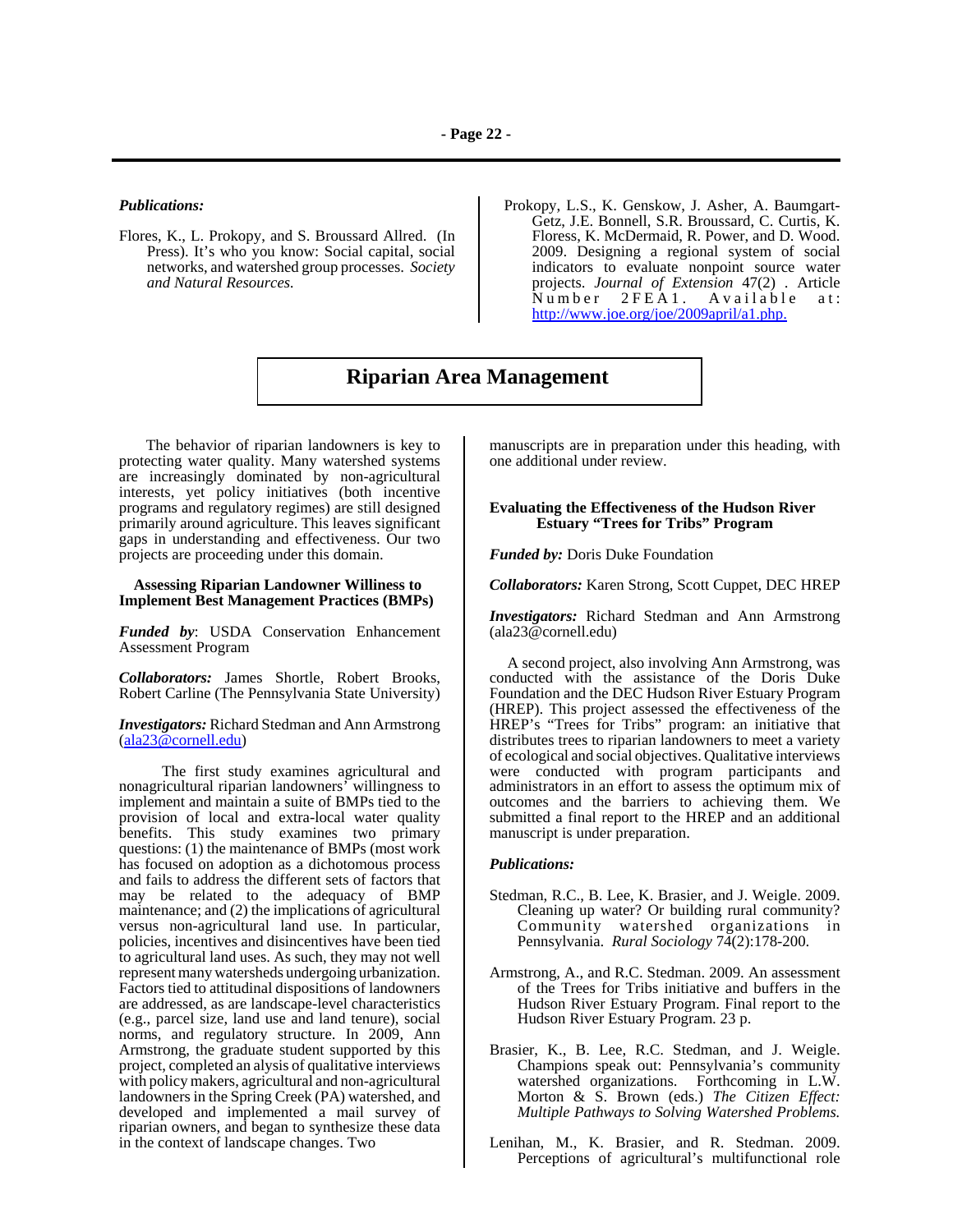among rural Pennsylvanians. Pgs. 127-150 *in* K. Andersson, E. Eklund, M. Lehtola, and P. Salmi, eds. *Beyond the Rural-Urban Divide: Cross-Continental Perspectives on the* **Research in Rural Sociology and Development** , Vol. 14. Emerald Group Publishing Ltd., Bingley, UK.

Armstrong, A.L., E.E. James, R.C. Stedman, and P.J. Kleinman. Influence of local resentment toward downstream influences on Conservation Reserve Enhancement Program adoption in the New York City Watershed. Man uscript under review at *Journal of Soil and Water Conservation*.

#### *Presentations:*

- Buda, T., P.J. Kleinman, and R.C. Stedman. 2009. Physical and social barriers to watershed management: Lessons from the mid-Atlantic and Northeast US. Paper presented at the 64<sup>th</sup> Annual Meeting of Soil and Water Conservation Society, Kansas City, MO.
- Armstrong, A., R.C. Stedman, J. Shortle, and R. Brooks. 2009. Linking landowners to wetlands: Attitudes and perceptions of riparian buffers. Poster presented at the Annual Meeting of the Society for Wetland Scientists, Madison, WI. June.
- Armstrong, A., R.C. Stedman, and J. Shortle. 2009. Landowner adoption of riparian best management practices along the urban-rural gradient. Paper presented at the 2009 Annual Meetings of the Rural Sociological Society, Madison, WI. July.

## **Linking Watershed and Community Development Groups to Build Socio-ecological Resilience in the Hudson River Watershed**

*Funded by:* Federal Formula Funds (Hatch)

*Investigators:* Keith Tidball, Richard Stedman, Micah Ingalls (mli6@cornell.edu)

 This project addresses socio-ecological resilience in the Hudson River Watershed (HRW) by studying partnerships between citizen groups that address community/economic vitality and those emphasizing ecological quality. Watersheds bring together the wellbeing of ecosystems and the people living in them; management works when diverse interests come together. In complex ecosystems work, relatively little is known about citizen group capacity to partner across issues and places, nor the outcomes of such partnerships in ecosystem management. This project examines citizen group partnerships across sites and issues, and identifies outcomes of these partnerships and key barriers to building and using them. Work on this project in 2009 emphasized site selection and identification of key contacts, but we also developed the conceptual framework underpinning the study (especially in the context of declining urban communities), submitting an invited chapter articulating this framework to Tidball and Krasny's *Greening in the Red Zone* edited volume.



# **Natural Resources Policy, Planning, and Evaluation**

Natural resources planning involves public input, particularly at the beginning of the planning cycle and at the end, through assessment or evaluation, as input to plan revision. The HDRU has undertaken research and outreach in a number of situations involving planning. In 2005, we had the opportunity to work with the St. Regis Mohawk Tribe in Northern New York in their efforts to develop a natural resources plan for tribal lands. In 2006, we worked with the Wildlife Conservation Society as it assessed its efforts at building capacity for conservation in the Adirondacks. In 2007 we began work on a new round of strategic planning by the American Fisheries Society.

#### **Empowering Land Managers to Increase Resilience of New York's Natural Resources in the Face of Regional Climate Change**

*Funded by:* Cornell Cooperative Extension (Smith Lever)

*Collaborators:* David Wolfe, Jonathan Comstock (Dept. of Horticulture), Allison Chatrchyan (Cornell Cooperative Extension--Dutchess Co.)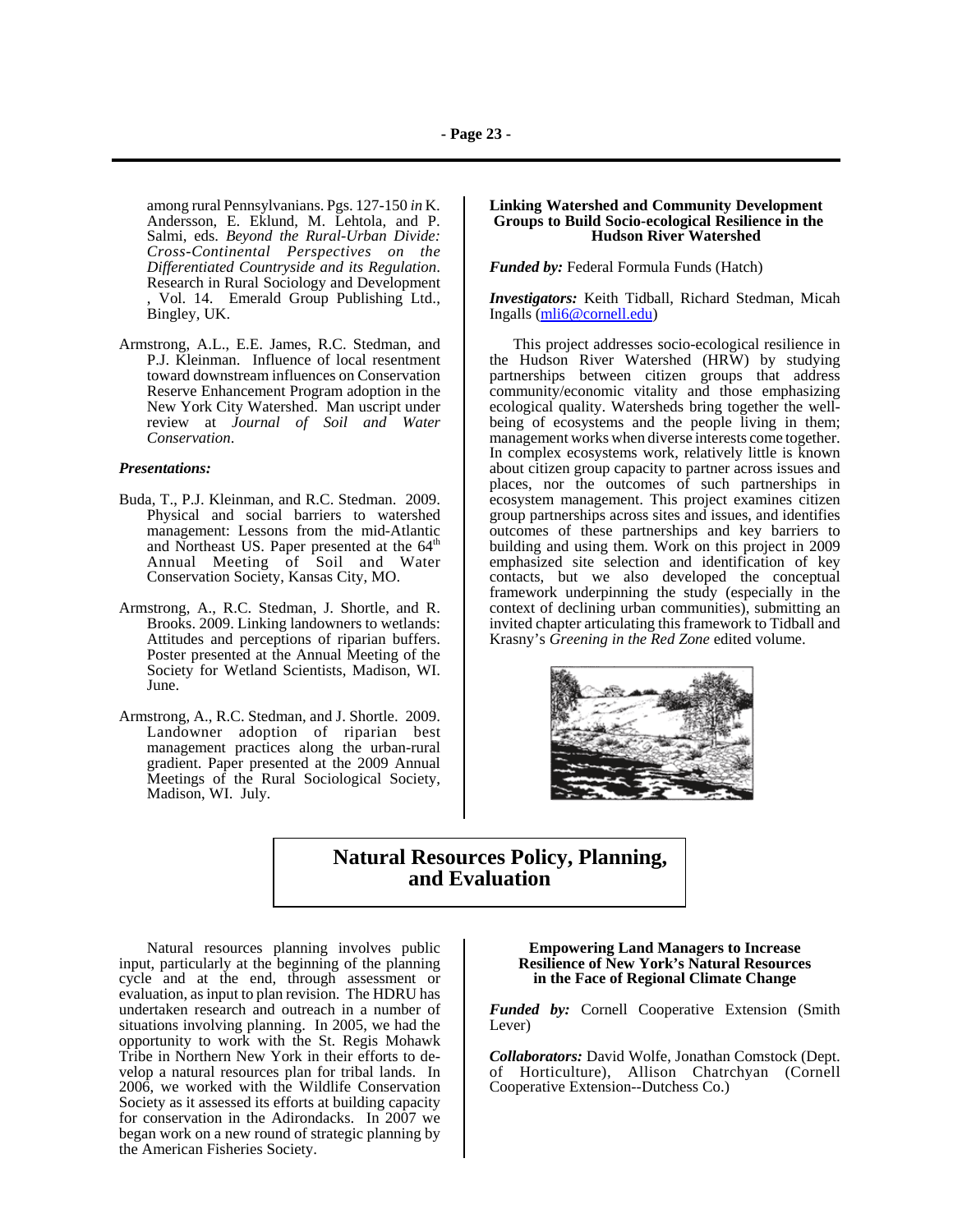*Investigators:* Rebecca Schneider, Kristi Sullivan, Peter Smallidge, Gary Goff, Paul Curtis, and Shorna Broussard Allred (srb237@cornell.edu)

New Yorkers are already observing effects of global climate change in their surroundings, including documented increases in precipitation, warmer springs and earlier river thaws, and changes in plant phenology. Land managers, from private landowners to professional agency staff, need sound guidance on how to respond to predicted changes so that natural resources will be resilient, and New York's communities will be more sustainable. Our overall goal is to work collaboratively with New York land managers, including CCE educators, to develop an extension program focused on natural resource management that addresses regional climate changes anticipated over the next several decades. The specific project objectives are: (1) to conduct a survey of land managers to engage them and assess their needs, (2) to conduct issue-based workshops that team scientists and stakeholders to develop recommendations, and (3) to develop, pilot, and evaluate associated education programs. A survey of natural resource professionals was conducted in fall 2009 and is planned for municipal officials in the winter of 2010. The purpose of the survey is to assess information needs, attitudes toward current climate change related issues, adaptations, opportunities, and challenges for the purposes of informing an outreach program.

#### *Presentation:*

Broussard Allred, S. 2009. Climate change impacts on natural resources: Understanding social dimensions of climate change. Cornell University Cooperative Extension In-Service Training. November.

## **Environmental Policy Capacity**

*Funded by:* Canadian Forest Service

*Collaborators:* Adam Wellstead (Canadian Forest Service); Michael Howlett (Simon Fraser University, British Columbia)

#### *Investigator:* Richard Stedman

 The factors driving the ability of governments to make effective policy and respond proactively to broad challenges, such as global climate change, is poorly understood. Our project involves national quantitative assessments of environmental policy capacity within multiple levels (Provincial and Federal) of the Canadian government. In 2009, we conducted two online surveys of government employees–provincial and federal–examining key attitudes, perceived barriers to effectiveness, and professional networks. We submitted multiple manuscripts out of this effort. Our work in 2010 targets policy capacity research specifically around policymaker ability to respond to challenges of climate change: we are in the process of developing a new online survey of policy makers (provincial and federal) involved in climate change work.

#### *Publications:*

- Wellstead, A.M., R.C. Stedman, and A.E. Lindquist. 2009. The nature of regional policy work in Canada's Federal Government. *Canadian Political Science Review* 3(1):1-23.
- Wellstead, A., R. Stedman, and M. Howlett. 2009. Multi-level policy analytical capacity in Canada: A structural equation model (SEM) study of federal, provincial and territorial policy analysts and analysis. Manuscript under review at *Canadian Public Policy.*

## **The Well-Being of Resource-Dependent Communities**

 The well-being of communities that depend on the extraction and processing of forest-based resources is crucially important to definitions of the sustainability and resilience of the resourcedependent industries. Defining this relationship is somewhat difficult, based on the myriad indicators of well-being, and multiple definitions of dependence. The conceptual basis of this overall trajectory has broadened in the past year: from "forest dependence" to "resource dependence" (reflecting emerging projects in the area of mineral and agricultural-based dependence). Further, wholesale changes in the structure and governance of the forest industry may pose significant challenges to community sustainability.

 Under this heading, Richard Stedman is involved in several on-going studies in this area (funding and collaborators are listed separately for each).

#### **Resource Dependence and the Well-Being of Rural Canadian Communities**

*Funded by:* Canadian Forest Service, New Rural Economy Project at Concordia University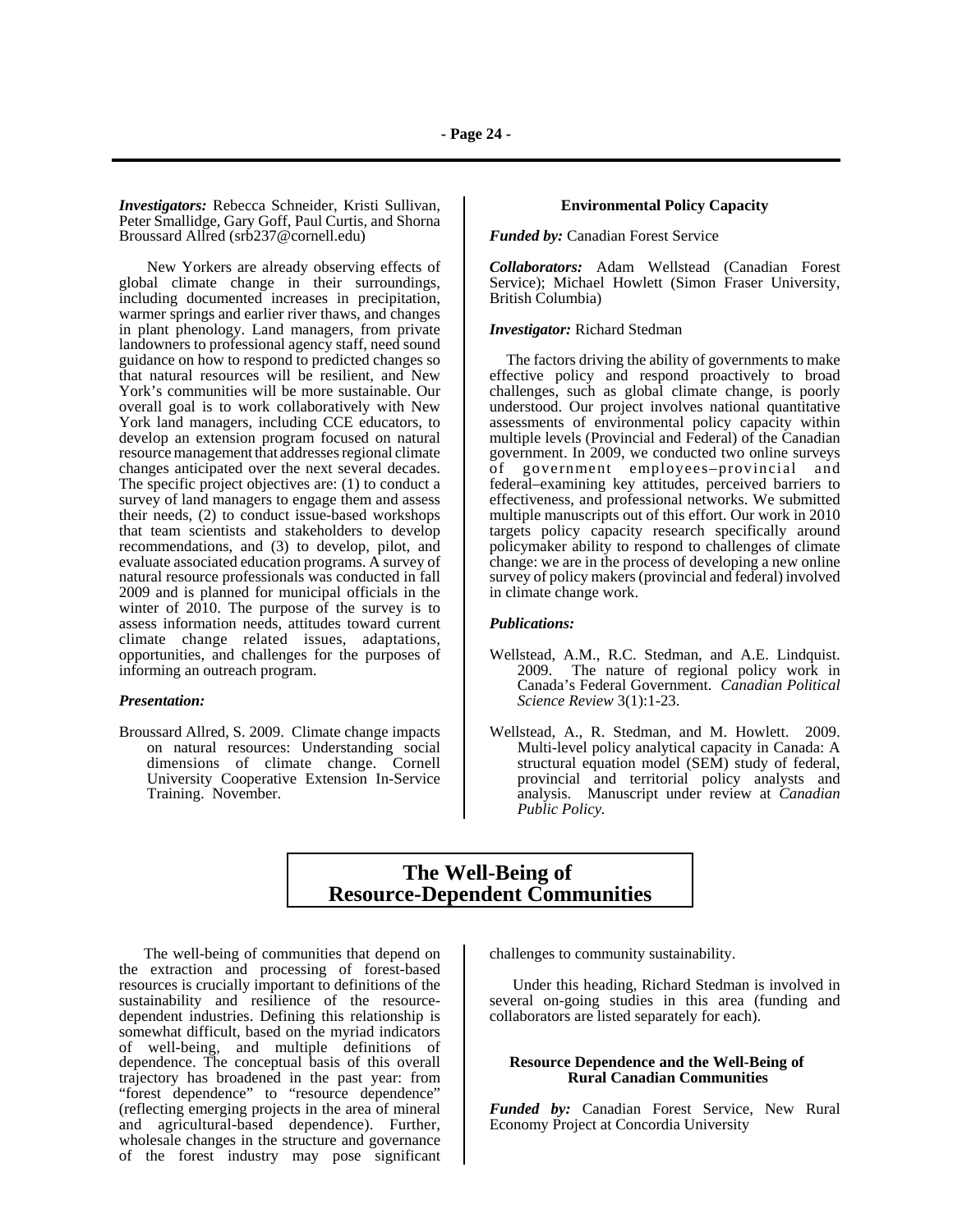*Collaborators:* William White, Michael Patriquin (Canadian Forest Service, Northern Forestry Centre), John Parkins (Univ. of Alberta)

## *Investigator:* Richard Stedman (rcs6@cornell.edu)

This project involves quantitative analysis of cross-sectional and longitudinal secondary data obtained from Statistics Canada that addresses the measurement of forest dependence, well-being, the effect of forest dependence and well-being, and how this relationship varies across place, time, and indicators used to represent well being. This project moved forward in 2009 on several fronts. We have completed the merging of the 2006 Census of Canada with resource dependency data assembled by Bill Reimer's New Rural Economy group at Concordia University (Montreal). Newer thinking in this project has emphasized the conceptual and empirical relationship between economic diversity, dependence, and indicators of community well being. We also have expanded to engage the relationship between the structure of agriculture and well being.

### *Publication:*

Patriquin, M.N., J.R. Parkins, and R.C. Stedman. 2009. Bringing home the bacon: Industry, employment, and income in the Boreal region of Canada. *Forestry Chronicle* 85(1):65-74.

#### *Presentation:*

Stedman, R.C.. 2009. Second homes, rural diversification and sense of place. Invited paper at Texas A&M Dept. Seminar Series, College Station, TX. September (invited).

#### **Resilient Communities and Climate Change in the Circum-Boreal Region**

*Funded by:* Norwegian Research Council

*Collaborators:* Vera Hausner Natural Resources Management, Department of Biology, University of Tromsoe

#### *Investigator:* Richard Stedman (rcs6@cornell.edu)

 The second project under this domain involves funding from the Norwegian Research Council examining the relationship between global ecological change and the well being of resource dependent communities in the circum-boreal-polar region. Along with colleagues from Canada, Russia, Sweden, and Norway, we have created an integrative comparative framework for examining similarities and systematic differences across communities in these four nations in their ability to respond to global climate change stressors. We are holding a workshop in Tromsoe, Norway, in May 2010 to bring the research team together face-to-face for the first time, and will develop a paper for publication out of this meeting.

#### **Evaluating the Outcome of Working Forest Easements**

*Funded by:* Northeast States Research Cooperative

*Collaborators:* Steven Wolf, Rachel Neugarten

*Investigator:* Richard Stedman (rcs6@cornell.edu)

 This project develops and tests a set of indicators of the impact of large-scale timber divestiture in the Adirondacks on the well being of local rural communities. Our specific focus is on the sale of the Finch Pruyne holdings to The Natural Conservancy (and subsequently, New York State). Through extensive interview data colleted in 2009, coupled with analyses of secondary data sources, we explore the capacity for monitoring socio-economic outcomes of the land sale, especially that which focuses on "working forest easements."

#### *Presentations:*

- Neugarten, R.A., S.A. Wolf, and R.C. Stedman. 2009. Cutting the trees to save the forest: The Finch Pruyn working forest. Adirondack Research Consortium–16th Annual Conference on the Adirondacks "Community Sustainability." Lake Placid, NY. May.
- Neugarten, R.A., S.A. Wolf, and R.C. Stedman. 2009. Cutting the trees to save the forest: The Finch Pruyn working forest. Paper presented at the Ecological Society of America 94<sup>th</sup> Annual Meeting;; "Ecological Knowledge and a Global Sustainable Society, Albuquerque, NM. August.

#### **Regional Impacts of Energy Development on the Social, Economic, and Ecological Well-being of Rural Communities in the Northeast**

*Funded by:* Cornell Center for Sustainable Future and Cornell Univ. Agric. Exper. Sta. (Hatch)

*Collaborators:* Susan Christopherson, Susan Riha, Rod Howe (Cornell University), Stephan Goetz (Northeast Center for Rural Development), Warren Allmon and Robert Ross (Cornell University and the Palentological Research Institute), Kathy Brasier, Tim Kelsey, Fern Willits, Ted Alter (The Pennsylvania State University)

*Investigators*: Jeffrey Jacquet and Richard Stedman (rcs6@cornell.edu)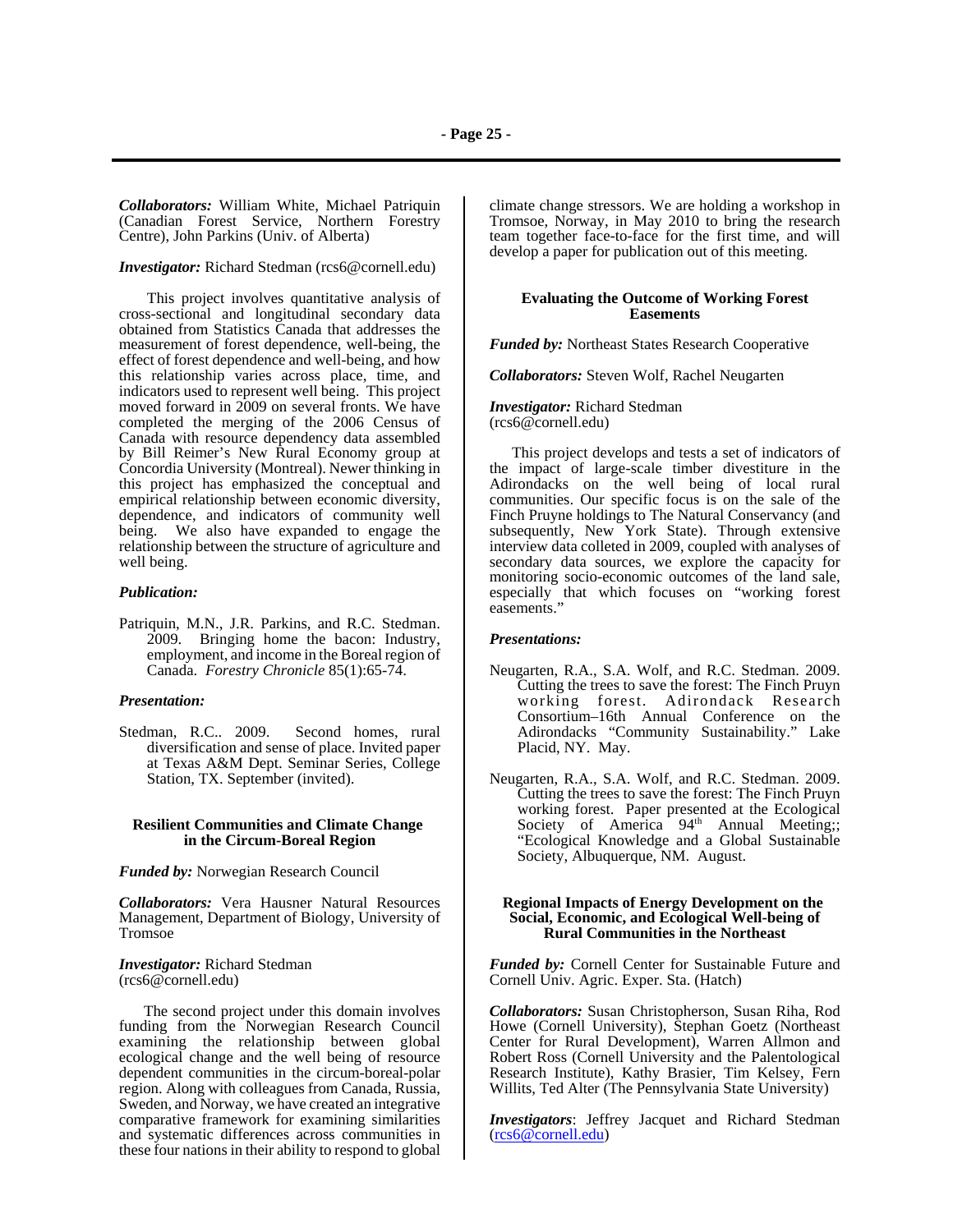**- Page 26 -**

 A rapidly emerging project focuses on Regional Impacts of Energy Development on the social, economic and ecological well-being of rural communities in the Northeast. As gas exploration has unfolded in real time during 2009 (with drilling itself simultaneously expanding rapidly in Pennsylvania). This project is explicitly comparative across states, given this opportunity for a natural experiment, and as such has involved the formation of numerous partnerships, including involvement on Penn State-funded projects. This project received funding from CCSF in 2009 to develop an integrative framework for examining the cumulative impacts of gas exploration and other forms of green energy development (wind biofuels and carbon sequestration), and to collect primary data on community well being. We have completed roughly 70 interviews with landowners throughout the southern tier of NY and the northern tier of Pennsylvania, and a mail survey of approximately 6,000 landowners is currently in the field. These forms of data collection focus on resident attitudes toward development, perceptions of risk and benefits, and other dimensions germane to community well being. Multiple papers are in preparation based on these data sources and our conceptual work. We have received numerous requests for information and outreach (see gasleasing.ccc.cornell.edu for a summary), and conducted a "Statewide Shale Summit" in Owego, NY (November) that was attended by 200-300 citizens. An additional emerging thrust of this research program involves the analysis of the formation of collective action (citizens' and landowners' groups) around the issue.

## *Publication:*

Jacquet, J., and R.C. Stedman. 2009. Emerging trends in the Marcellus Shale. *Research & Policy Brief Series*, Community & Rural Development Institute No. 30. CaRDI, Cornell Univ., Ithaca, NY.

#### *Presentation:*

Brasier, K.J., R.C. Stedman, D.K. Mclaughlin, M. Filteau, and J. Jacquet. 2009. Tracking community change: Setting the state in the Marcellus Shale natural gas. Paper presented at the 2009 Annual Meetings of the Rural Sociological Society, Madison, WI. July.

 Rural areas continue the transition from traditional resource dependence to landscapes of consumption, where resource dependence is based on recreational use rather than the extraction of mineral resources and forest products. Second homes are becoming increasingly prevalent in natural resource-rich areas. The retirement of the baby boom generation is likely to result in future second home growth. However, the potential economic, ecological, and social impacts of second home development remain poorly understood, leaving many rural communities ill-equipped to deal with these changes. Three separate research projects fall into this trajectory.

## **Impacts of Second Home Development in the Northern Forest**

*Funded by:* Northeast States Research Cooperative and Texas A&M University

*Collaborators:* Brian Eiesenhauer (Plymouth State Univ.-NH); Jim Finley and A.E. Luloff (The Penn State University), Todd Gabe (Univ. of Maine), Walt Kuentzel (Univ. of Vermont)

#### *Investigator:* Richard Stedman (rcs6@cornell.edu)

 This NSRC-funded project is examining impacts of second home development in New York, Vermont, Maine, and New Hampshire. This project, initiated in 2007, uses qualitative (interview) and quantitative (survey-based research) methods to examine the wellbeing of forest-based communities in the regions that are undergoing transition to tourism and/or second homebased economies. In 2009, the primary task was assembling the research team (described above) and agreeing on the construction of a qualitative interview instrument, currently in the field in several of the study sties, and the collection and preliminary analysis of secondary quantitative indicator data.

## **Developing a Framework for Assessing the Impacts of Natural Resource-based Tourism**

*Funded by:* Texas A&M University

*Collaborators:* David Matarrita-Cascante and Kyle Woosnam (Texas A&M Unversity)

#### *Investigator:* Richard Stedman (rcs6@cornell.edu)

 A project funded through Texas A&M University is examining the sustainability of nature-based tourism. In 2009, we developed a white paper establishing a general framework for evaluating sustainability indicators, including assessments of how the relevance of these indicators may vary according to particular contextual variables, and received support for a field testing the framework in Costa Rica. In 2010, we will seek additional funding to apply the framework in other international contexts.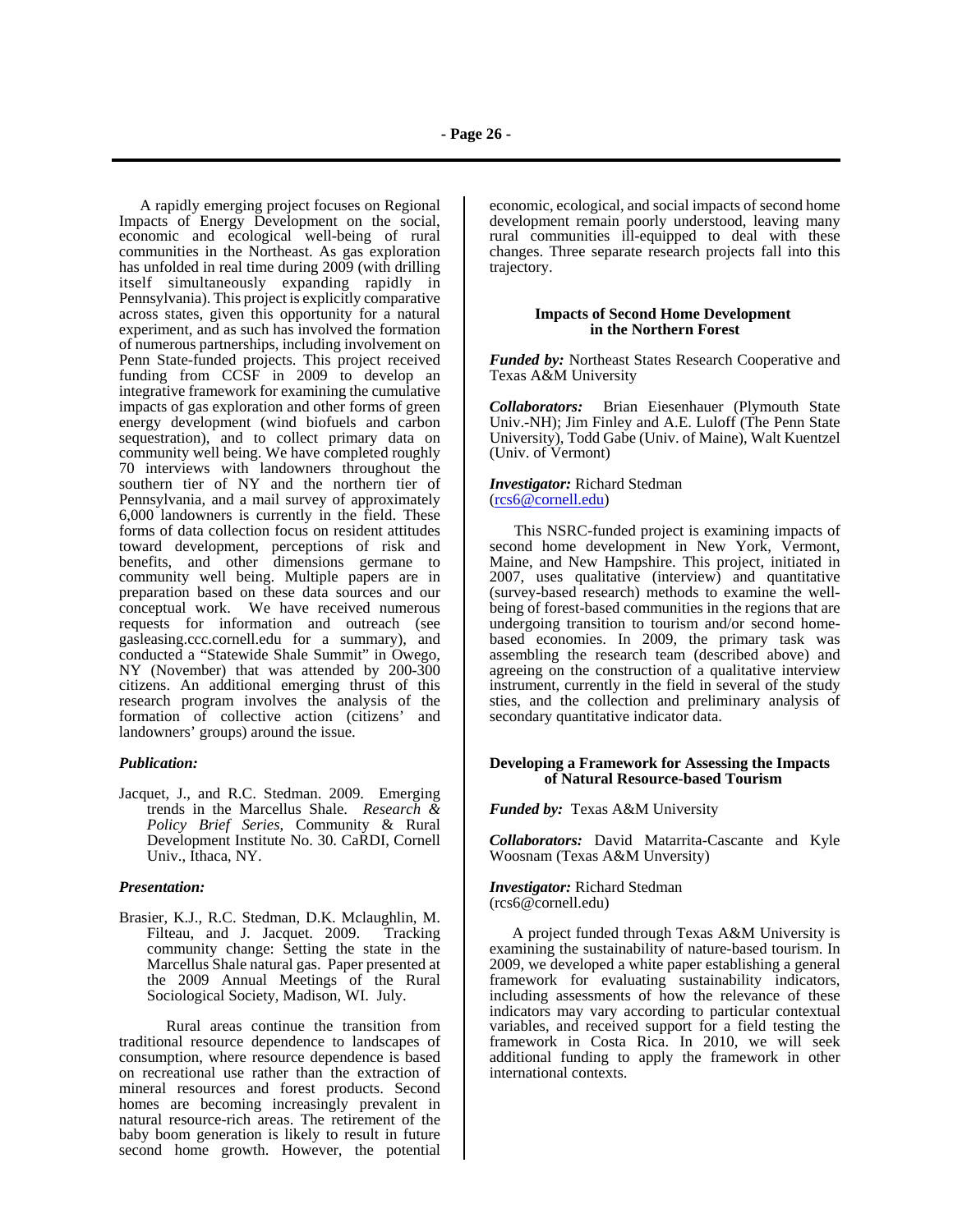#### **Working Forests and Natural Resource-based Tourism in the Caringorms (UK) and Adirondacks**

*Funded by:* Center for Rural Economy, Newcastle University

*Collaborators:* Jo Vergunst (Univ. of Aberdeen, UK)

*Investigators:* Charles Geisler and Richard Stedman (rcs6@cornell.edu)

Richard Stedman is participating in a book project examining comparative natural resource policy and landscape change between the United States and the United Kingdom. Rich is contributing (with Jo Vergunst of the University of Aberdeen) a chapter that compares the Adirondack and Caringorm parks in NY and Scotland: the meanings of landscape that each has drawn on and in turn seeks to recreate; and how each one has addressed the well-being of the local rural communities that exist therein.

#### *Publication:*

Mataritta, D., R.C. Stedman, and A.E. Luloff. 2009. Permanent and seasonal residents' community attachment in natural amenity-rich areas: Exploring the contribution of community and place-based factors. Manuscript forthcoming at *Environment and Behavior*.

## **Rural-Urban Linkages and Communities in Transition**

*Funded by:* USDA, National Research Institute

*Collaborators:* Jill Findeis, Jason Kaye, Kathy Brasier (Penn State Univ.)

*Investigators:* Richard Stedman and Micah Ingalls (mli6@cornell.edu)

 This project, in coordination with colleagues at The Pennsylvania State University, explores the Susquehanna River Watershed as a series of micro, meso, and macro "transition zones" that are associated with landscape change across time and space related to a number of continua: rural to urban, forest to farm, farm to forest, etc. This project has selected a number of sites within the watershed as emblematic of these kinds of changes and their drivers. In 2009, we conducted qualitative interviews in a number of these sites and began development of a basin-wide survey to assess human perceptions of landscape change (and behavioral responses). We are in the process of developing an NSF proposal to be submitted in 2010.



## **Sense of Place**

 Sense of place, or the meanings and attachments that individuals and/or groups hold for a spatial setting, has become an important construct in resource management. Sense of place is based on experience with a setting that is based on a certain level of ecological quality of the setting, as well as direct provision of experiential opportunities by resource managers. The goal of this research is to understand the ecological and community-based factors associated with the local meanings of landscape, understand how these meanings are tied to local attachment, how this attachment potentially predicts human behavior, and how these relationships are similar or different across a wide range of socio-ecological settings. A mix of qualitative and quantitative methods have been utilized for discrete studies under this subject.

#### **Photo-based Methods for Exploring Sense of Place**

*Funded by:* Sustainable Forest Management Network Centres of Excellence (Canada) and United States Forest Service, Pacific Northwest Station

*Collaborators:* Ben Amsden (Plymouth State Univ.); Linda Kruger (US Forest Service); Tom Beckley (Univ. of New Brunswick)

*Investigator:* Richard Stedman (rcs6@cornell.edu)

 High amenity communities, such as those that are gateways to national parks and protected areas, face a unique set of challenges and opportunities around maintaining local sense of place, or the preferred sets of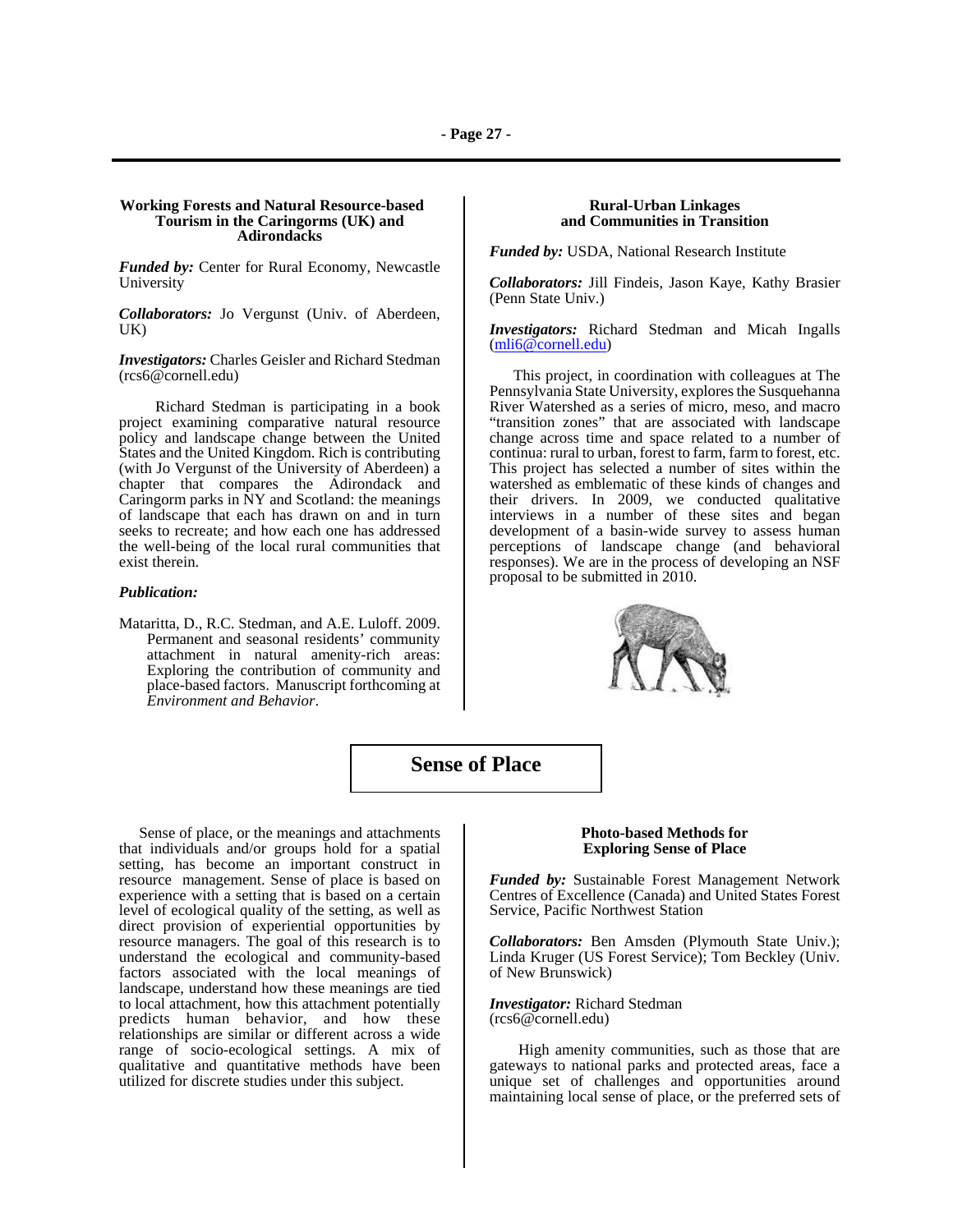local meanings that underpin attachment and place protective behavior. We are utilizing a qualitative, "resident-employed photography" approach to elicit respondent community meanings and attachment in high amenity communities in Canada and Alaska (and with a sample of natural resource-based volunteers in the latter). In 2009, the team submitted two manuscripts for publication from this work, and analysis continued on a new data set collected using the photo-based method with Linda Krueger's work in Washington State on volunteers.

#### **Sense of Place and Environmental Education in Urban Areas**

*Funded by:* Cornell Center for Sustainable Future

*Investigators:* Alexey Kudryatsev, Marianne Krasny, Richard Stedman (rcs6@cornell.edu)

 This project explores the mechanisms by which urban environmental education initiatives may be a function of direct experience with a setting, and/or developing a key set of meanings for the setting. In the New York City metro area, work is underway evaluating the approach and efficacy of six environmental education programs via these causal pathways: does environmental education directly promote a certain set of meanings, or is attachment resulting from these programs more a simple function of increased experience with the setting?

In 2009, we developed a conceptual white paper on the mechanisms by which sense of place may be linked to environmental education, and collected pilot data via a national online survey to develop "proof of concept."

#### *Presentations:*

Kruger, L.E., B. Amsden, and R.C. Stedman. 2009. Volunteering and the role of importance of sense of place. Paper presented at the 2009 International Symposium for Society and Natural Resources, Vienna, Austria. June.

## **Summary of Consultations, Outreach, Honors, Awards, and other Scholarly Activities**

The HDRU has traditionally made consultation and outreach a part of its research partnership with NYSDEC. The HDRU also provides consultation and conducts workshops for other resource management agencies. In addition, Unit faculty and staff are active in a wide variety of professional activities. Examples of activities for 2009 are summarized below.

#### **Cornell Center for Sustainable Future**

HDRU Associate Director Barbara Knuth serves as a Faculty Fellow on the Faculty Advisory Committee for the Cornell Center for Sustainable Future (CCSF), 2009-2012. Dan Decker, Richard Stedman and Shorna Broussard Allred are also Faculty Fellows of CCSF.

#### **Council of Environmental Deans and Directors**

HDRU Associate Director Barbara Knuth serves at the request of the Provost as Cornell's representative on the Council of Environmental Deans and Directors (CEDD), the university affiliate program of the National Council for Science and the Environment. She also served on the CEDD Committee on the National Institute of Food and Agriculture.

## **National Academies Service and Impact**

HDRU Associate Director Barbara Knuth serves on the Ocean Studies Board (OSB) of the National Academies. In that capacity, she brings a social science perspective to the deliberations of that body.

Rich Stedman was an invited panelist for the National Science foundation development of the WATERS RFP (development of infrastructure grant leading to funding opportunities to explore multidisciplinary approaches to watershed management.

#### **University of Guelph**

HDRU Associate Director Barbara Knuth serves as a member of the Special Graduate Faculty, Department of Family Relations and Applied Nutrition, at the University of Guelph, contributing to oversight and advising for a graduate student focused on ethnic minority understanding of and response to fish consumption health advisories.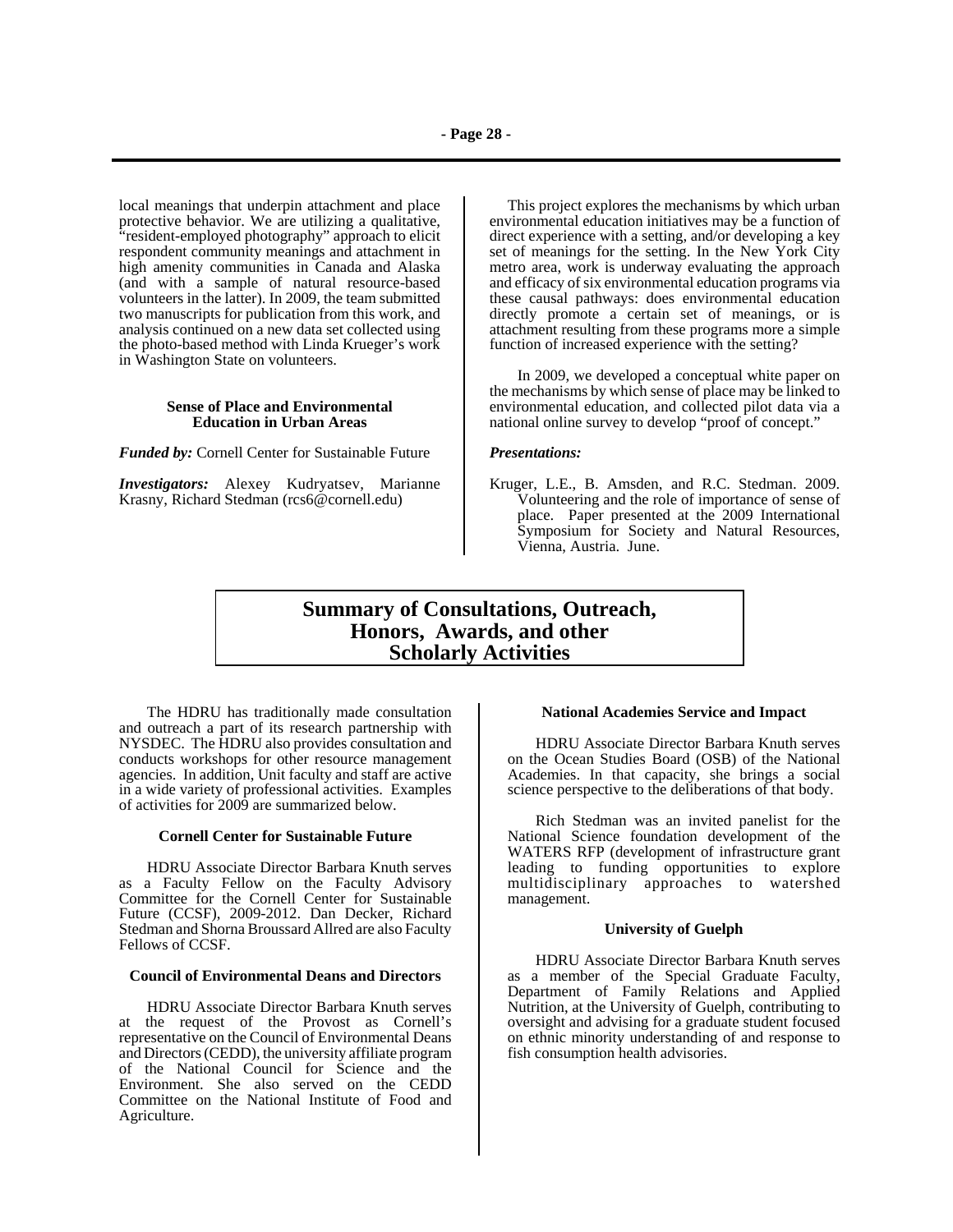#### **Professional Training and Outreach: Integrating Human Dimensions in Wildlife Management**

HDRU Director Dan Decker and Bill Siemer developed and instructed two workshops focused on using a "manager's model" approach to conduct situation analysis of management issues. They delivered a one-day workshop to Florida Fish and Wildlife Conservation Commission (FWC) staff in January, 2009. They delivered a four-day workshop to Arizona Game and Fish Department (AGFD) staff in October, 2009. Agency colleagues Elsa Haubold FWC) and Chasa O'Brien (AGFD) served as coinstructors.

#### **Small Game and Furbearer Harvest Surveys: A Cooperative Effort with NYSDEC**

HDRU staff worked with Bureau of Wildlife staff in a collaborative effort to implement DEC's annual small game and furbearer harvest surveys. HDRU staff assumed responsibility for implementation of survey mailings (i.e., sample sizes of 5,000 and 4,500). DEC assumed responsibility for data entry and analysis.

## **Consultation Integrating Human Dimensions Decision-making Approach to Management of Double-crested Cormorants in the Great Lakes**

In August 2009, staff from USFWS Division of Migratory Bird Management and USGS Patuxent Wildlife Research Center convened a diverse group of experts at the USFWS National Conservation Training Center for a five-day structured decision-making (SDM) exercise focused on management of doublecrested cormorant (DCCO). Participants regarded the workshop as an opportunity to learn how the SDM approach might be utilized by action agencies (state fish and wildlife agencies, federally recognized tribes, and state directors of the wildlife services program of the USDA APHIS Wildlife Services) as a framework to carefully consider the merits of depredation permits and other potential DCCO management actions. HDRU's Bill Siemer provided expertise on integrating human dimensions considerations into DCCO management plans.

#### **Associate Editors**

Bill Siemer served as an Associate Editor for the journal *Ursus.* Shorna Broussard Allred serves as an Associate Editor for *Society and Natural Resources*. Rich Stedman completed (mid-2009) his 6-year term as an Associate Editor for *Society and Natural Resources.* He continues as an Associate Editor for *Wildlife Biology* and for *Forestry.*

#### **Society of American Foresters**

HDRU Associate Director Shorna Broussard Allred chaired the 2009 Society of American Foresters Annual Policy Symposium. She also chaired the 2009 Society of American Foresters Private Forestry Working Group.

#### **American Forest Foundation**

Shorna Broussard Allred was appointed to the American Forest Foundation's Board of Trustees for a 3-year term beginning in 2009.

#### **Environmental Education Leadership Roles**

HDRU Ph.D. student Ashley Dayer served as Chair of the 38th Annual North American Association for Environmental Education Conference in Portland, Oregon in October 2009. Over 1,200 participants attended the conference, heralded as one of the most successful conferences the association has hosted. Ashley gave opening remarks at the conference and presented on a Graduate Student plenary panel at the Research Symposium. Ashley also completed her term on the Board of Directors for the Environmental Education Association of Oregon in December. She served as Board Co-Chair in 2009.

#### **Service on Boards**

HDRU Director Dan Decker continued service on the Board of Governors for New York Sea Grant Institute and CALS representative to the NY State Fish & Wildlife Management Board. He began service on the Great Lakes Fishery Commission Board of Technical Advisors in 2009. Rich Stedman serves on the governing council for the *International Association of Society and Natural Resources.*

#### **Canadian Forest Service**

Rich Stedman continued to provide consultation to the Canadian Forest Service in the area of analysis of the well-being of resource-dependent communities.

#### **Other Academic and Professional Briefs**

HDRU Director Dan Decker led a panel of National Park Service professionals in a discussion of issues associated with the responses to wildlife habituation in national parks. This panel session was held at the George Wright Society conference in Portland, OR where he also gave an invited presentation on the "Human Dimensions of Wildlifeassociated Disease."

Dan Decker was a speaker at the New York Chapter-TWS meeting in Syracuse, NY and authored a paper presented at the North American Wildlife and Natural Resources Conference in Washington, DC.